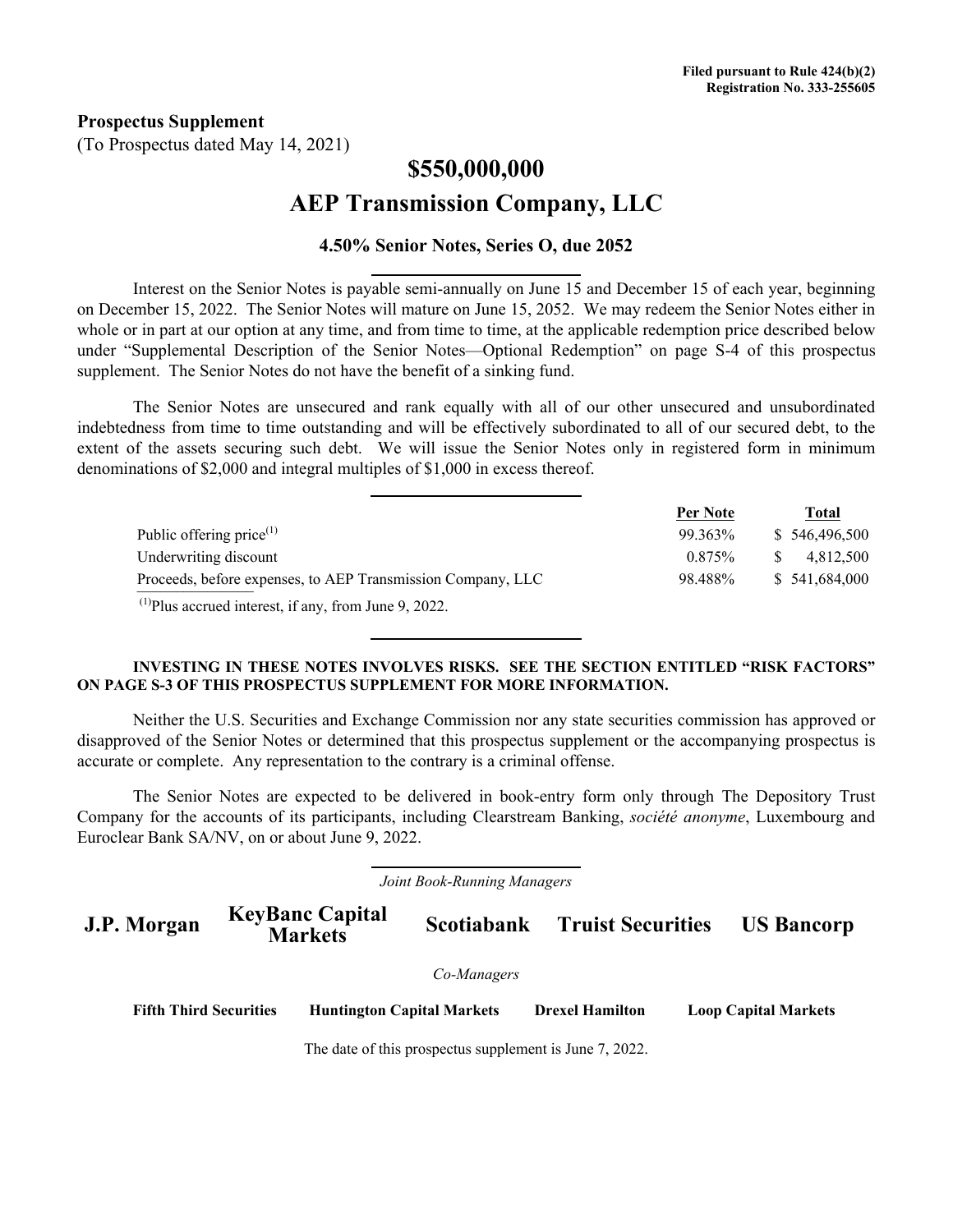### **TABLE OF CONTENTS Prospectus Supplement**

|                                                                                         | Page   |
|-----------------------------------------------------------------------------------------|--------|
| <b>RISK FACTORS</b>                                                                     | $S-3$  |
| WHERE YOU CAN FIND MORE INFORMATION                                                     | $S-3$  |
| <b>USE OF PROCEEDS</b>                                                                  | $S-3$  |
| SUPPLEMENTAL DESCRIPTION OF THE SENIOR NOTES                                            | $S-4$  |
| CERTAIN UNITED STATES FEDERAL INCOME AND ESTATE<br>TAX CONSEQUENCES TO NON-U.S. HOLDERS | $S-9$  |
| <b>UNDERWRITING</b>                                                                     | $S-13$ |
| <b>LEGAL OPINIONS</b>                                                                   | $S-19$ |
| <b>EXPERTS</b>                                                                          | $S-19$ |

### **Prospectus**

|                                     | Page           |
|-------------------------------------|----------------|
| THE COMPANY                         |                |
| PROSPECTUS SUPPLEMENTS              |                |
| <b>RISK FACTORS</b>                 | $\overline{2}$ |
| WHERE YOU CAN FIND MORE INFORMATION | 2              |
| <b>USE OF PROCEEDS</b>              | $\mathbf{R}$   |
| DESCRIPTION OF THE NOTES            | $\mathbf{3}$   |
| <b>PLAN OF DISTRIBUTION</b>         | 9              |
| <b>LEGAL OPINIONS</b>               | 10             |
| <b>EXPERTS</b>                      | 10             |

### **ABOUT THIS PROSPECTUS SUPPLEMENT**

This document is in two parts. The first part is this prospectus supplement, which describes the specific terms of this offering of the Senior Notes and also adds to and updates information contained in the accompanying prospectus and the documents incorporated by reference in this prospectus supplement and the accompanying prospectus. The second part is the accompanying prospectus, which gives more general information, some of which does not apply to the Senior Notes. If the description of the Senior Notes varies between this prospectus supplement and the accompanying prospectus, you should rely on the information in this prospectus supplement.

You should rely only on the information contained or incorporated by reference in this prospectus supplement and in the accompanying prospectus and in any written communication from the Company or the underwriters specifying the final terms of the offering. We have not, and the underwriters have not, authorized any other person to provide you with different information. If anyone provides you with different or inconsistent information, you should not rely on it. You should assume that the information appearing in this prospectus supplement and the accompanying prospectus and the documents incorporated by reference herein and therein are accurate as of the date on their respective covers. Our business, financial condition, results of operations and prospects may have changed since those respective dates.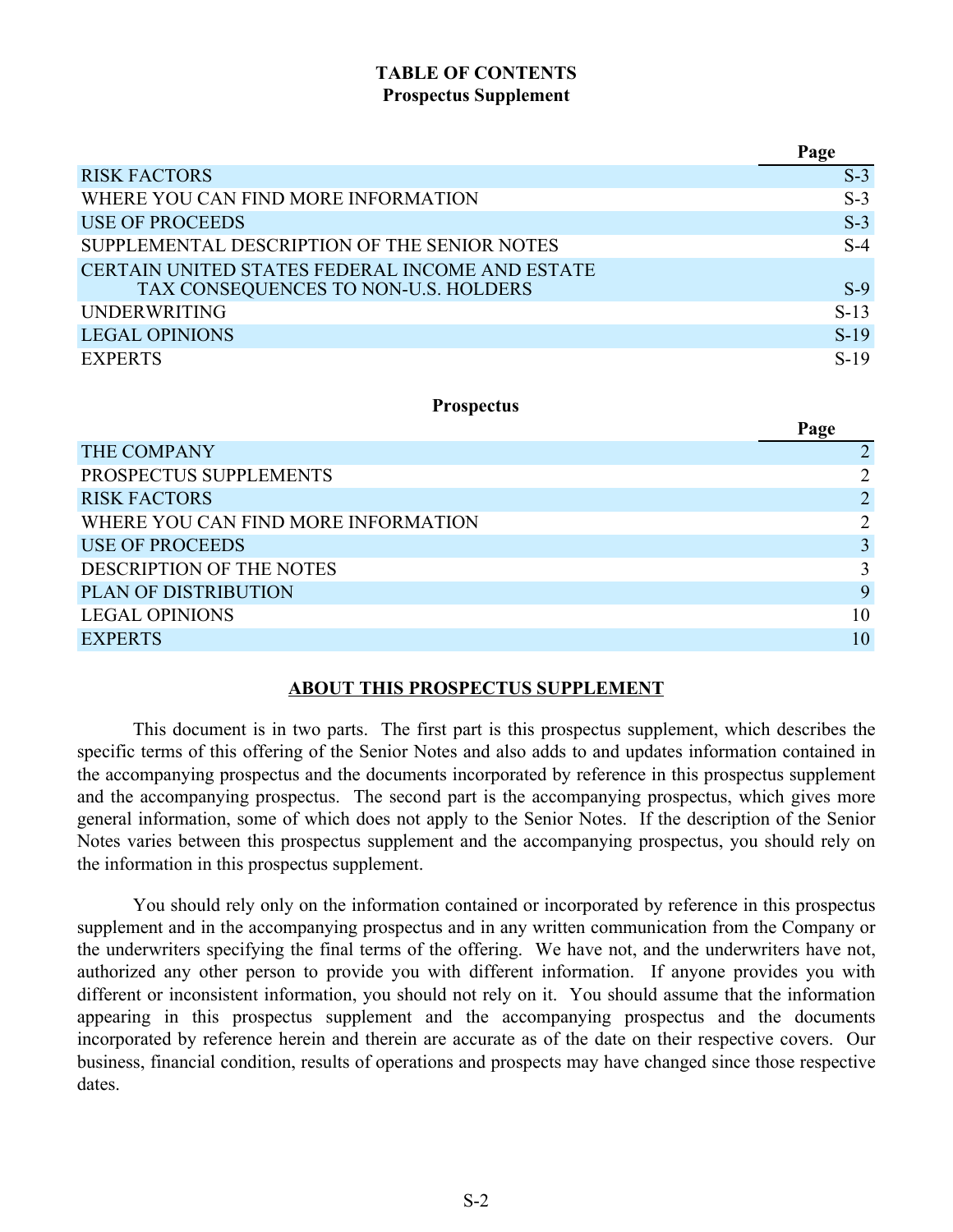#### **RISK FACTORS**

<span id="page-2-0"></span>Investing in the Senior Notes involves risk. Please see the risk factors set forth below and in our Annual Report on Form 10-K for the fiscal year ended December 31, 2021 and our Quarterly Report on Form 10-Q for the quarter ended March 31, 2022, which are incorporated by reference in this prospectus supplement and the accompanying prospectus. Before making an investment decision, you should carefully consider these risks as well as other information contained or incorporated by reference in this prospectus supplement and the accompanying prospectus. The risks and uncertainties described are those presently known to us.

### **WHERE YOU CAN FIND MORE INFORMATION**

The SEC allows us to "incorporate by reference" the information we file with them, which means that we can disclose important information to you by referring you to those documents. The information incorporated by reference is considered to be part of this prospectus supplement and the accompanying prospectus, and later information that we file with the SEC will automatically update and supersede this information. We incorporate by reference the documents listed below and any future filings made with the SEC under Sections 13(a), 13(c), 14, or 15(d) of the Securities Exchange Act of 1934 (including any documents filed after the date of the initial registration statement and prior to its effectiveness) until we sell all the notes.

- [Annual Report on Form 10-K for the year ended December 31, 2021](https://www.sec.gov/ix?doc=/Archives/edgar/data/0001702494/000000490422000024/aep-20211231.htm); and
- [Quarterly Report on Form 10-Q for the quarter ended March 31, 2022](https://www.sec.gov/ix?doc=/Archives/edgar/data/0001702494/000000490422000053/aep-20220331.htm).

You may request a copy of these filings, at no cost, by writing or telephoning us at the following address:

Investor Relations American Electric Power Service Corporation 1 Riverside Plaza Columbus, Ohio 43215 614-716-1000

You should rely only on the information incorporated by reference or provided in the accompanying prospectus, this prospectus supplement, or any supplement and in any written communication from us or any underwriter specifying the final terms of the particular offering. We have not authorized anyone else to provide you with different information. We are not making an offer of these notes in any state where the offer is not permitted. You should not assume that the information in the accompanying prospectus, this prospectus supplement, or any supplement is accurate as of any date other than the date on the front of those documents.

#### **USE OF PROCEEDS**

The net proceeds from the sale of the Senior Notes will be used for general corporate purposes relating to our utility business. These purposes may include funding our construction program, repaying advances from affiliates and replenishing working capital. We estimate that our construction costs in 2022 will approximate \$1.30 billion. At June 2, 2022, we had approximately \$445 million in advances from affiliates outstanding. If we do not use the net proceeds immediately, we may temporarily invest them in short-term, interest-bearing obligations.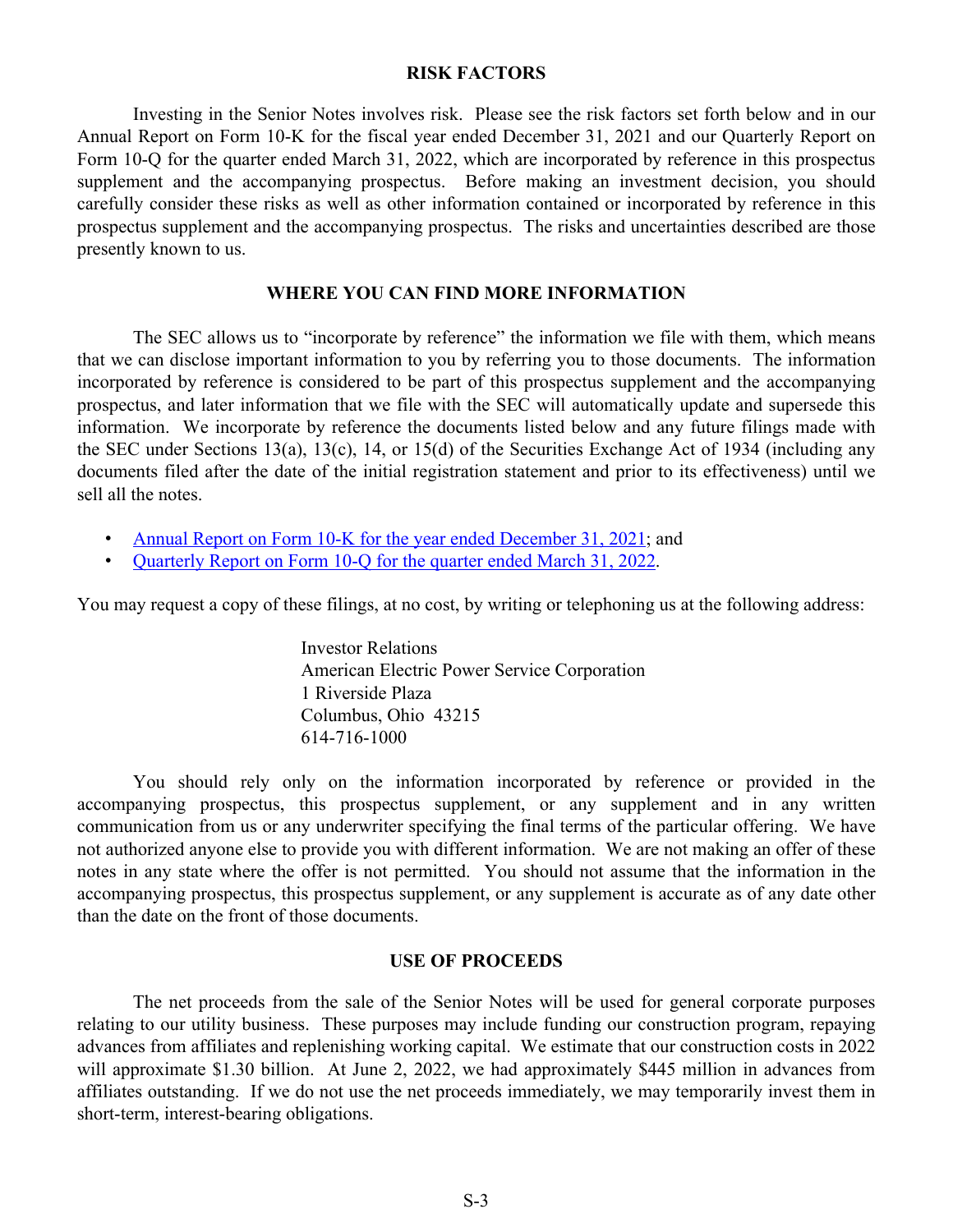### **SUPPLEMENTAL DESCRIPTION OF THE SENIOR NOTES**

<span id="page-3-0"></span>The following description of the particular terms of the Senior Notes supplements and in certain instances replaces the description of the general terms and provisions of the Senior Notes under "Description of the Notes" in the accompanying prospectus. We will issue the Senior Notes under an Indenture, dated as of November 1, 2016, between us and The Bank of New York Mellon Trust Company, N.A., as Trustee (the "Trustee"), as heretofore supplemented and as to be further supplemented as of the issue date for the Senior Notes.

#### **Principal Amount, Maturity, Interest and Payment**

The Senior Notes will initially be issued in an aggregate principal amount of \$550,000,000. We may at any time and from time to time, without consent of the holders of the Senior Notes, issue additional notes having the same ranking, interest rate, maturity and other terms (other than the date of issuance, issue price and, in some circumstances, the initial interest accrual date and initial interest payment date) as the Senior Notes. These additional notes, together with the Senior Notes, will constitute a single series of notes under the Indenture.

The Senior Notes will mature and become due and payable, together with any accrued and unpaid interest, on June 15, 2052 and will bear interest at the rate of 4.50% per year from June 9, 2022 until June 15, 2052. The Senior Notes are not subject to any sinking fund provision.

Interest on each Senior Note will be payable semi-annually in arrears on each June 15 and December 15 (the "Interest Payment Date") and at redemption, if any, or maturity. The initial Interest Payment Date is December 15, 2022. Each payment of interest shall include interest accrued from June 9, 2022, or the immediately preceding Interest Payment Date, through the day before the next Interest Payment Date. Interest on the Senior Notes will be computed on the basis of a 360-day year consisting of twelve 30-day months.

We will pay interest on the Senior Notes (other than interest payable at redemption, if any, or maturity) in immediately available funds to the registered holders of the Senior Notes as of the Regular Record Date (as defined below) for each Interest Payment Date.

We will pay the principal amount of the Senior Notes and any premium and interest payable at redemption, if any, or at maturity in immediately available funds delivered to the Trustee, and the Trustee will forward such funds to the applicable depositary for payments to its participants for subsequent disbursement to the beneficial owners of the Senior Notes. See - *Global Clearance and Settlement Procedures*.

The Senior Notes will be issued in minimum denominations of \$2,000 and integral multiples of \$1,000 in excess thereof.

If any Interest Payment Date, redemption date or the maturity is not a Business Day (as defined below), we will pay all amounts due on the next succeeding Business Day and no additional interest will be paid.

The "Regular Record Date" will be the June 1 or December 1 prior to the relevant Interest Payment Date (whether or not a Business Day).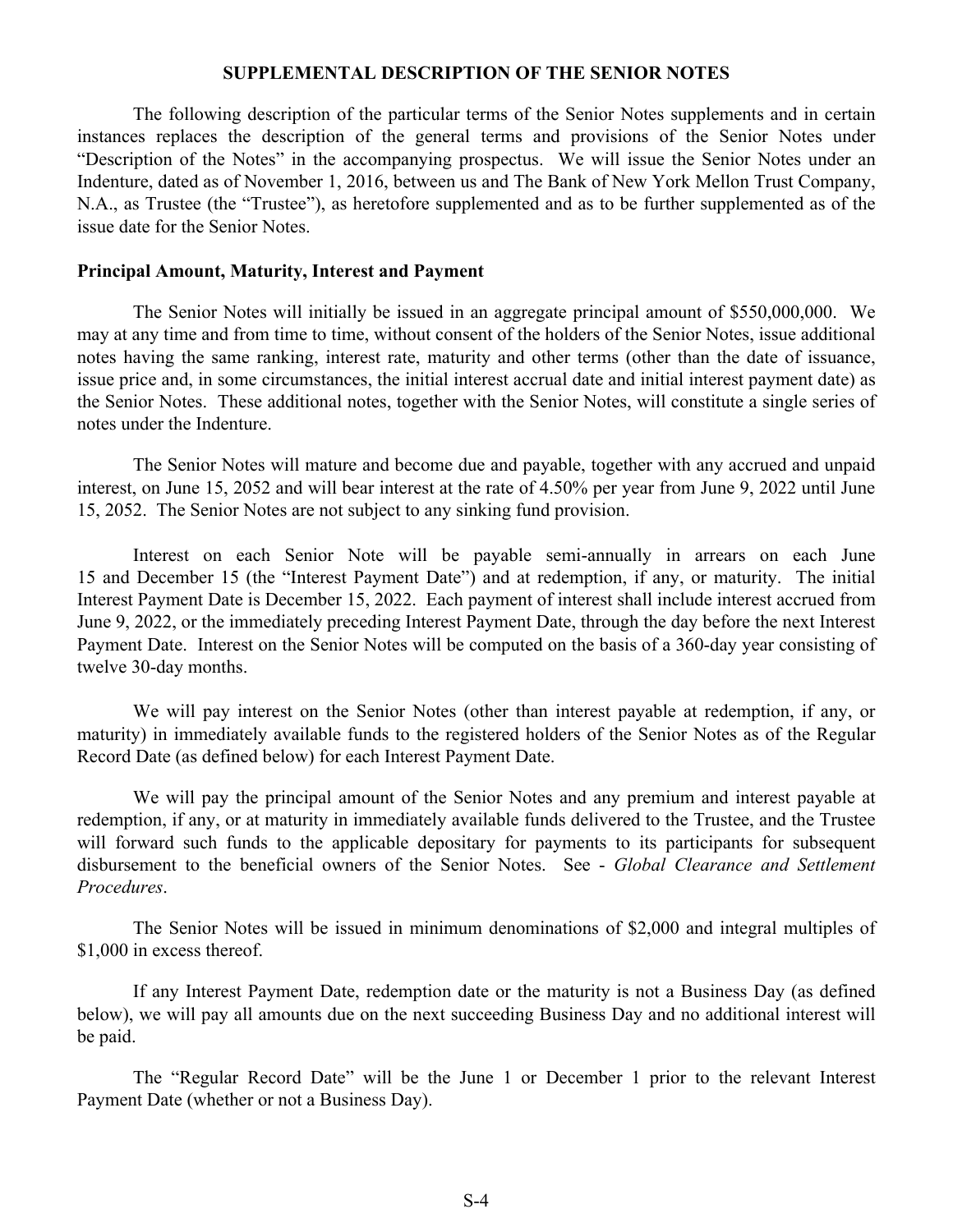"Business Day" means any day that is not a day on which banking institutions in New York City are authorized or required by law or regulation to close.

### **Optional Redemption**

We may redeem the Senior Notes at our option at any time upon no more than 60 and not less than 10 days' notice (either by mail or in compliance with the applicable procedures of DTC).

Prior to December 15, 2051 (six months prior to the maturity date (the "Par Call Date")), we may redeem the Senior Notes at our option, in whole or in part, at any time and from time to time, at a redemption price (expressed as a percentage of principal amount and rounded to three decimal places) equal to the greater of:

- (a) the sum of the present values of the remaining scheduled payments of principal and interest thereon discounted to the redemption date (assuming the Senior Notes matured on the Par Call Date) on a semi-annual basis (assuming a 360-day year consisting of twelve 30-day months) at the Treasury Rate plus 25 basis points less (b) interest accrued to the redemption date; and
- 100% of the principal amount of the Senior Notes to be redeemed,

plus, in each case, accrued and unpaid interest thereon to, but excluding, the redemption date.

On or after the Par Call Date, we may redeem the Senior Notes at our option, in whole or in part, at any time and from time to time, at a redemption price equal to 100% of the principal amount of the Senior Notes to be redeemed, plus accrued and unpaid interest thereon to, but excluding, the redemption date.

For purposes of these redemption provisions, the following term has the following meaning.

"Treasury Rate" means, with respect to any redemption date, the yield determined by us in accordance with the following two paragraphs.

The Treasury Rate shall be determined by us after 4:15 p.m., New York City time (or after such time as yields on U.S. government securities are posted daily by the Board of Governors of the Federal Reserve System), on the third business day preceding the redemption date based upon the yield or yields for the most recent day that appear after such time on such day in the most recent statistical release published by the Board of Governors of the Federal Reserve System designated as "Selected Interest Rates (Daily)—H.15" (or any successor designation or publication) ("H.15") under the caption "U.S. government securities—Treasury constant maturities—Nominal" (or any successor caption or heading) ("H.15 TCM"). In determining the Treasury Rate, we shall select, as applicable:

- the yield for the Treasury constant maturity on H.15 exactly equal to the period from the redemption date to the Par Call Date (the "Remaining Life"); or
- if there is no such Treasury constant maturity on H.15 exactly equal to the Remaining Life, the two yields—one yield corresponding to the Treasury constant maturity on H.15 immediately shorter than and one yield corresponding to the Treasury constant maturity on H.15 immediately longer than the Remaining Life—and shall interpolate to the Par Call Date on a straight-line basis (using the actual number of days) using such yields and rounding the result to three decimal places; or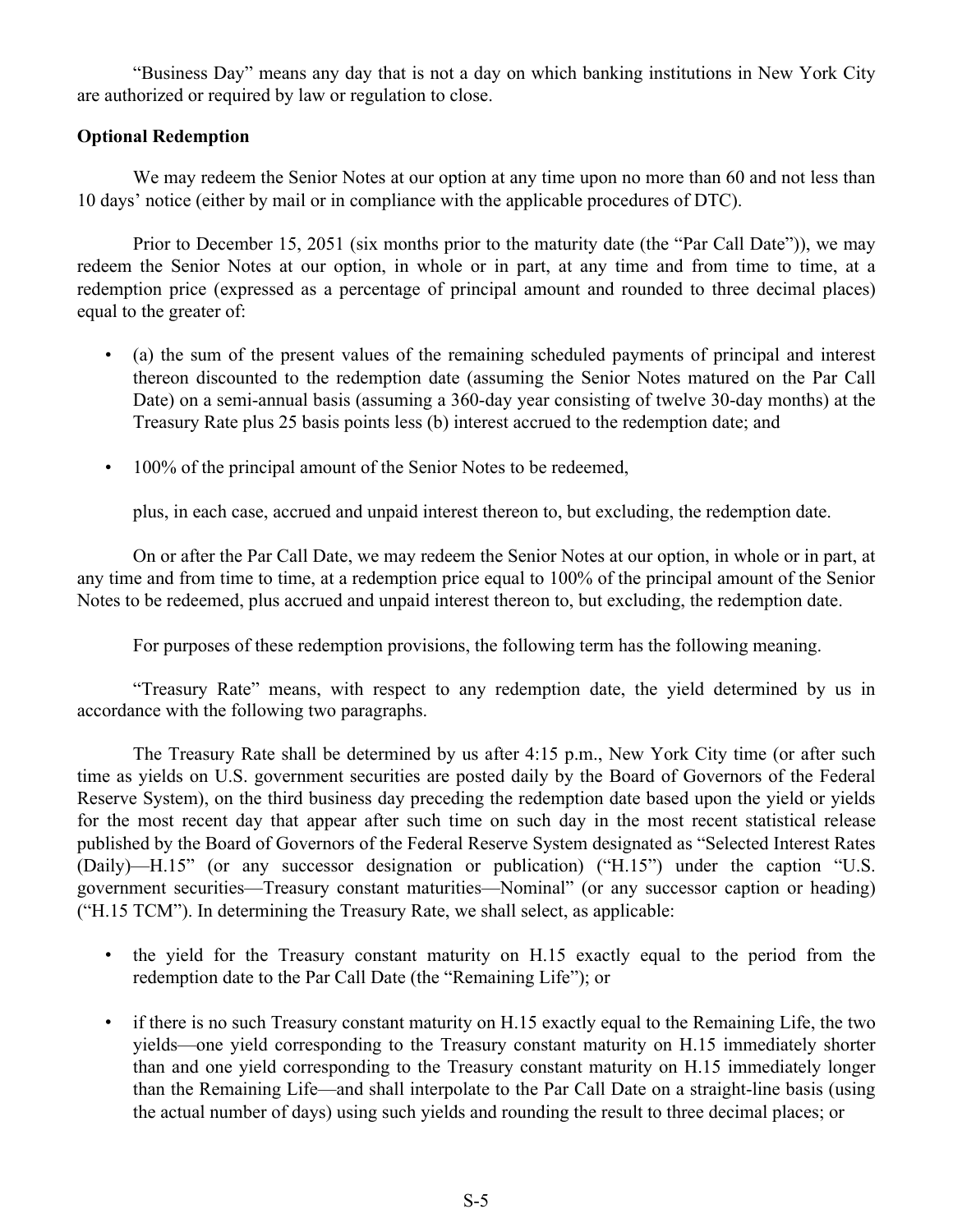• if there is no such Treasury constant maturity on H.15 shorter than or longer than the Remaining Life, the yield for the single Treasury constant maturity on H.15 closest to the Remaining Life. For purposes of this clause, the applicable Treasury constant maturity or maturities on H.15 shall be deemed to have a maturity date equal to the relevant number of months or years, as applicable, of such Treasury constant maturity from the redemption date.

If on the third business day preceding the redemption date H.15 TCM is no longer published, we shall calculate the Treasury Rate based on the rate per annum equal to the semi-annual equivalent yield to maturity at 11:00 a.m., New York City time, on the second business day preceding such redemption date of the United States Treasury security maturing on, or with a maturity that is closest to the Par Call Date, as applicable. If there is no United States Treasury security maturing on the Par Call Date, but there are two or more United States Treasury securities with a maturity date equally distant from the Par Call Date, one with a maturity date preceding the Par Call Date and one with a maturity date following the Par Call Date, we shall select the United States Treasury security with a maturity date preceding the Par Call Date. If there are two or more United States Treasury securities maturing on the Par Call Date, or two or more United States Treasury securities meeting the criteria of the preceding sentence, we shall select from among these two or more United States Treasury securities the United States Treasury security that is trading closest to par based upon the average of the bid and asked prices for such United States Treasury securities at 11:00 a.m., New York City time. In determining the Treasury Rate in accordance with the terms of this paragraph, the semi-annual yield to maturity of the applicable United States Treasury security shall be based upon the average of the bid and asked prices (expressed as a percentage of principal amount) at 11:00 a.m., New York City time, of such United States Treasury security, and rounded to three decimal places.

Our actions and determinations in determining the redemption price shall be conclusive and binding for all purposes, absent manifest error.

The Trustee shall have no obligation or duty whatsoever to determine, or to verify our calculations of, the redemption price.

### **Covenants**

*Consolidation, Merger or Sale*

The Company may merge or consolidate with any corporation or sell all or substantially all of its assets as an entirety as long as the successor or purchaser of such assets expressly assumes the payment of principal, and premium, if any, and interest on the Senior Notes.

#### *Limitation on Consolidated Priority Debt*

The Company covenants that so long as any of the Senior Notes are outstanding that it will not permit Consolidated Priority Debt to exceed 10% of Consolidated Tangible Net Assets for a period in excess of five consecutive Business Days.

#### *Limitation on Liens*

The Company covenants that for so long as any of the Senior Notes are outstanding that it will not create or suffer to exist or permit any of its subsidiaries to create or suffer to exist any Secured Debt, unless, at the same time, the Senior Notes that are outstanding are also secured by such Lien on an equal and ratable basis; provided, however, the foregoing does not limit

i. Permitted Liens; and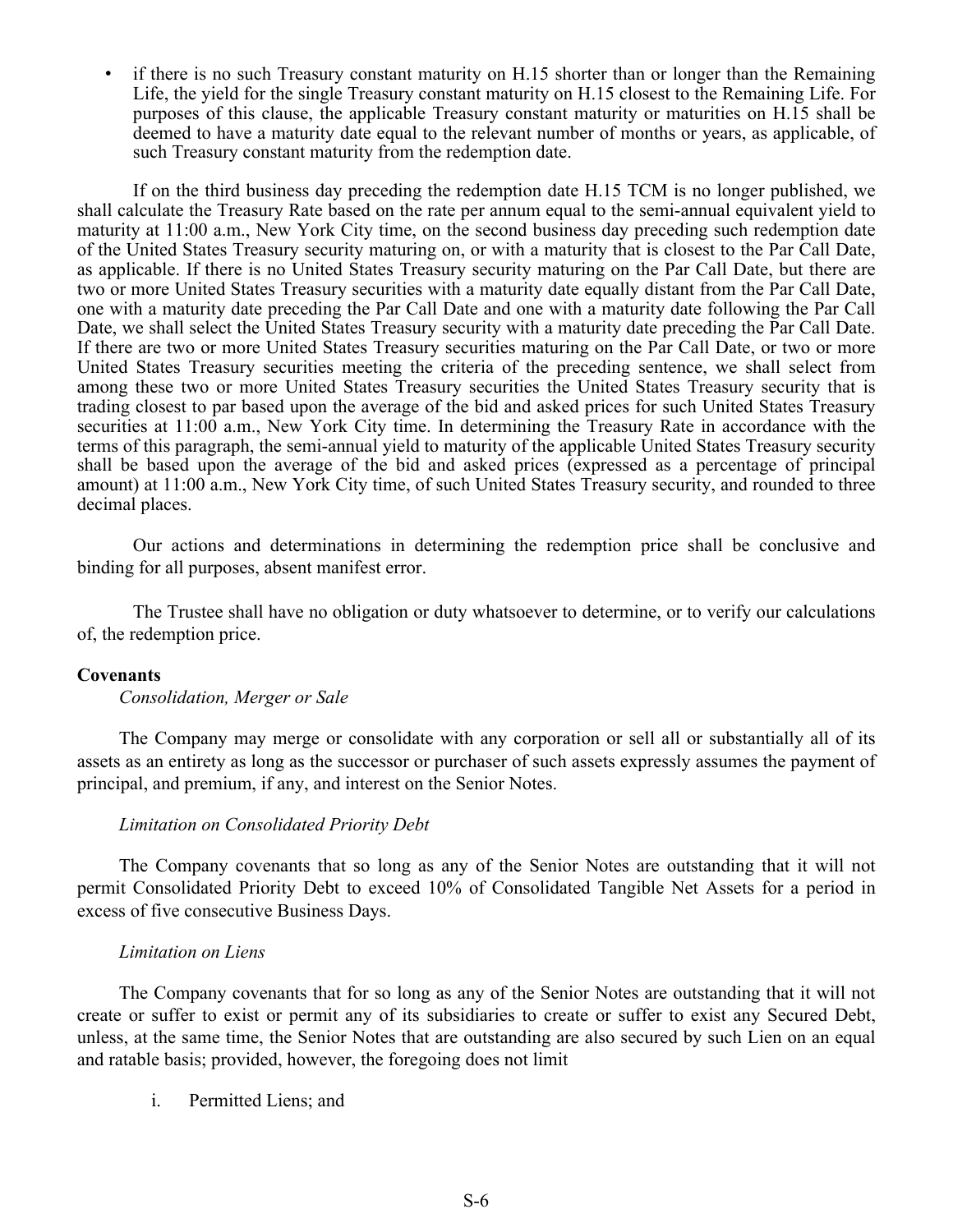ii. Any other Lien not covered in clause (i) as long as immediately after the creation of such Lien the aggregate principal amount of Secured Debt does not exceed 10% of Consolidated Tangible Net Assets.

### **Covenants Definitions**

"Consolidated Priority Debt" means all Priority Debt of the Company and its subsidiaries determined on a consolidated basis eliminating inter-company items.

"Consolidated Tangible Net Assets" means the total of all assets (including revaluations thereof as a result of commercial appraisals, price level restatement or otherwise) appearing on the most recent quarterly or annual, as applicable, consolidated balance sheet of the Company and its consolidated subsidiaries, net of applicable reserves and deductions, but excluding goodwill, trade names, trademarks, patents, unamortized debt discount and all other like intangible assets (which term shall not be construed to include such revaluations), less the aggregate of the consolidated current liabilities of the Company and its consolidated subsidiaries appearing on such balance sheet.

"Debt" means any indebtedness for borrowed money.

"Lien or Liens" means any mortgage, pledge, security interest, or other lien on any utility properties or tangible assets, including, without limitation, the capital stock or comparable equity interests of its subsidiaries, now owned or hereafter acquired by the Company or its subsidiaries.

"Permitted Liens" means

- Liens on property existing at the time of acquisition or construction of such property (or created within one year after completion of such acquisition or construction), whether by purchase, merger, construction or otherwise, or to secure the payment of all or any part of the purchase price or construction cost thereof, including the extension of any Liens to repairs, renewals, replacements, substitutions, betterments, additions, extensions and improvements then or thereafter made on the property subject thereto;
- Any extensions, renewals or replacements (or successive extensions, renewals or replacements), in whole or in part, of Liens permitted by the foregoing clauses;
- The pledge of any bonds or other securities at any time issued under any of the Secured Debt permitted by the above clauses; and
- The creation or existence of leases (operating or capital) made, or existing on property acquired, in the ordinary course of business.

*"*Priority Debt" means, without duplication, any Debt of the Company's subsidiaries; *provided* that there shall be excluded from any calculation of Priority Debt, (i) the Debt of any subsidiary owing to the Company or a subsidiary of the Company, and (ii) the Debt of any entity which becomes a subsidiary after the issuance of the Notes and any extension, renewal or refunding thereof; *provided* that such Debt was not incurred in contemplation of such entity becoming a subsidiary.

"Secured Debt" means any Debt of the Company or any of its subsidiaries secured by a Lien (other than a Permitted Lien).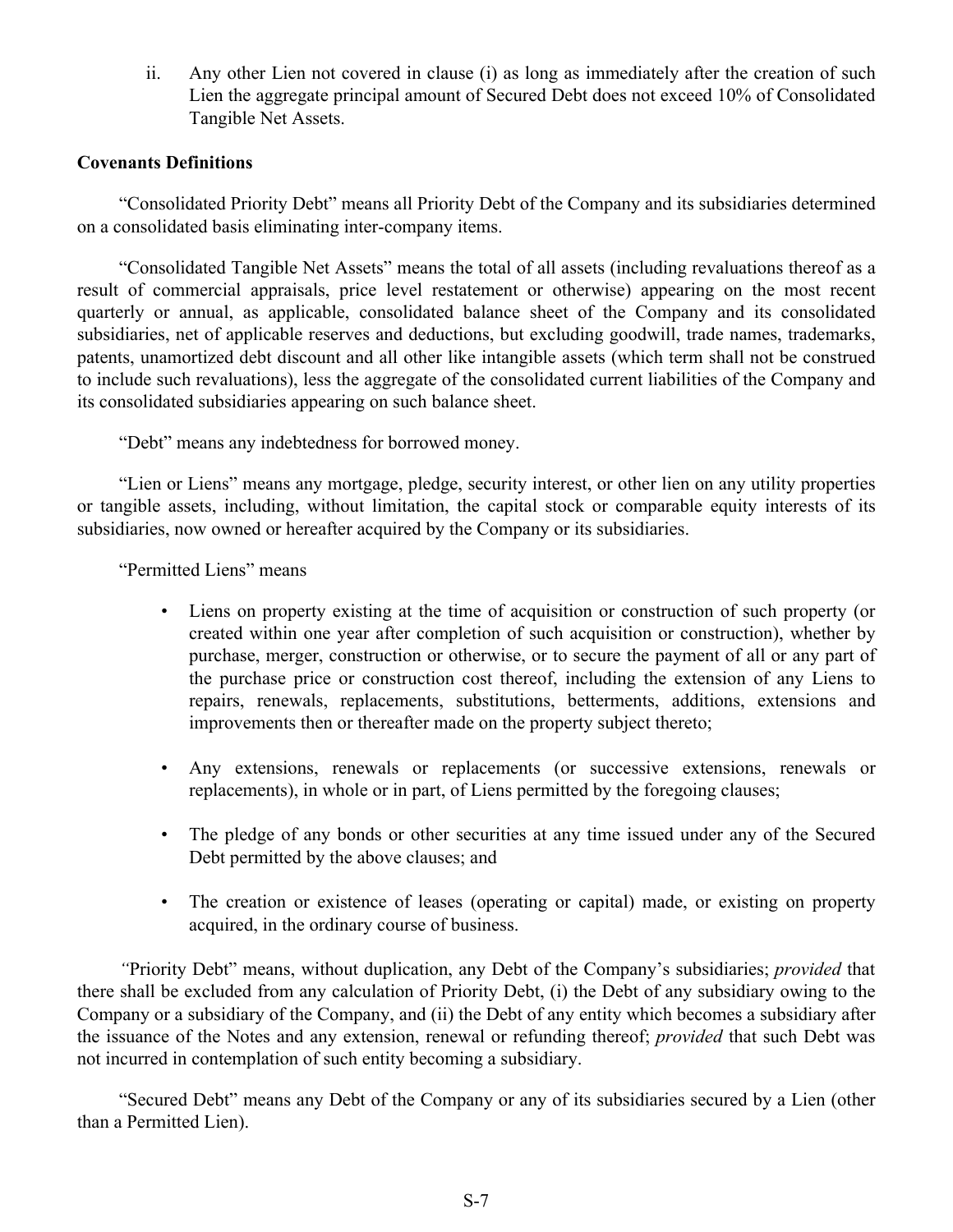### **Global Clearance and Settlement Procedures**

Secondary market trading between Clearstream Banking, *société anonyme*, Luxembourg ("Clearstream") participants and/or Euroclear Bank SA/NV, as operator of the Euroclear system ("Euroclear") participants will occur in the ordinary way in accordance with the applicable rules and operating procedures of Clearstream and Euroclear, as applicable.

Cross-market transfers between persons holding directly or indirectly through DTC on the one hand, and directly or indirectly through Clearstream participants or Euroclear system participants on the other, will be effected through DTC in accordance with DTC rules on behalf of the relevant European international clearing system by its U.S. depositary; however, such cross-market transactions will require delivery of instructions to the relevant European international clearing system by the counterparty in such system in accordance with its rules and procedures and within its established deadlines (European time). The relevant European international clearing system will, if the transaction meets its settlement requirements, deliver instructions to its U.S. depositary to take action to effect final settlement on its behalf by delivering or receiving securities in DTC, and making or receiving payment in accordance with normal procedures for same-day funds settlement applicable to DTC. Clearstream participants and Euroclear system participants may not deliver instructions directly to their respective U.S. depositaries.

Because of time-zone differences, credits of Senior Notes received in Clearstream or the Euroclear system as a result of a transaction with a DTC participant will be made during subsequent securities settlement processing and dated the business day following the DTC settlement date. Such credits or any transactions in such Senior Notes settled during such processing will be reported to the relevant Euroclear system participant or Clearstream participant on such business day. Cash received in Clearstream or the Euroclear system as a result of sales of the Senior Notes by or through a Clearstream participant or a Euroclear system participant to a DTC participant will be received with value on the DTC settlement date but will be available in the relevant Clearstream or the Euroclear system cash account only as of the business day following settlement in DTC.

### **Additional Information**

For additional important information about the Senior Notes, see "Description of the Notes" in the accompanying prospectus, including: (i) additional information about the terms of the Senior Notes, (ii) general information about the Indenture and the Trustee, and (iii) a description of events of default under the Indenture.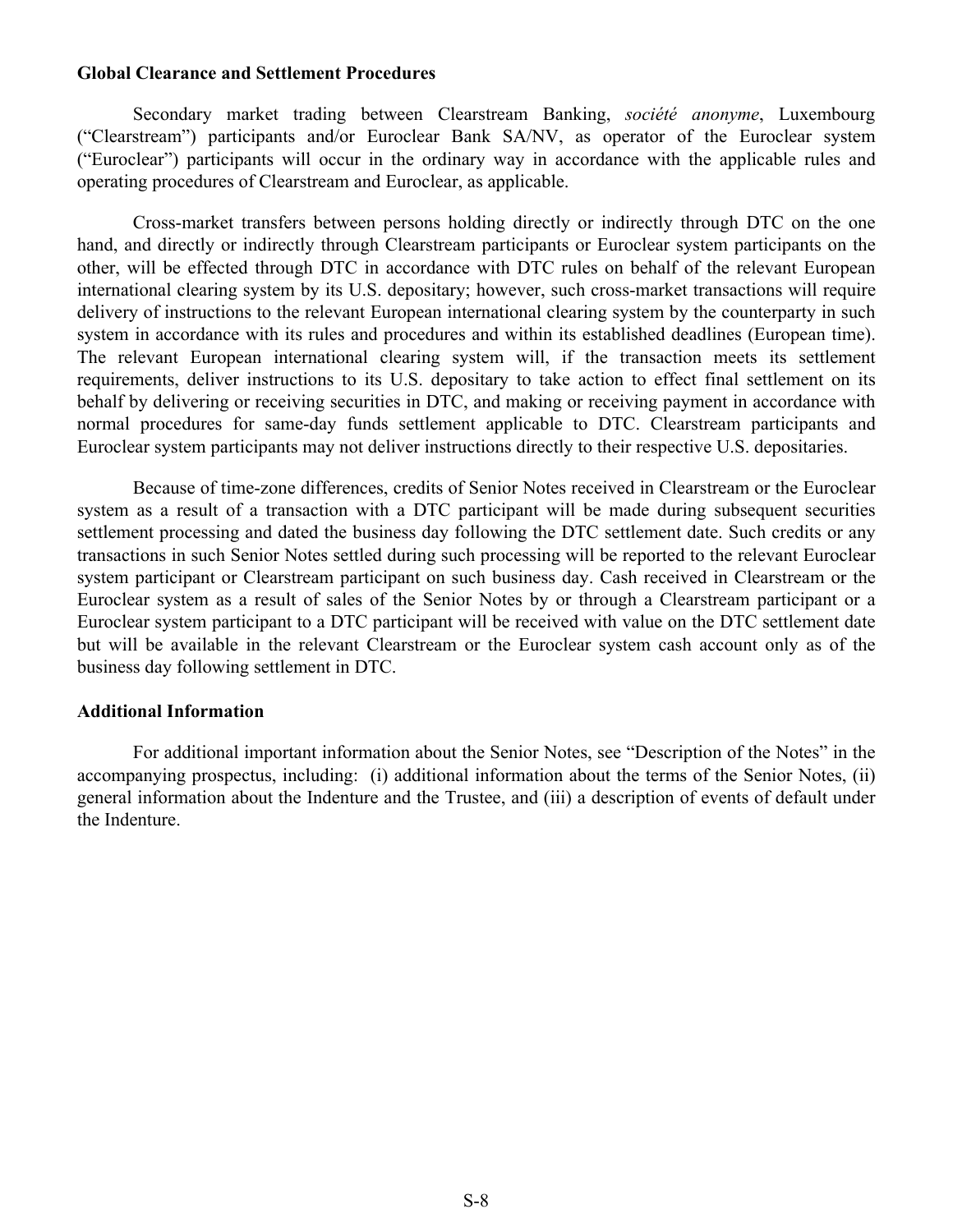### **CERTAIN UNITED STATES FEDERAL INCOME AND ESTATE TAX CONSEQUENCES TO NON-U.S. HOLDERS**

<span id="page-8-0"></span>The following is a summary of certain United States federal income and estate tax consequences of the purchase, ownership and disposition of the Senior Notes as of the date hereof. This summary deals only with Senior Notes that are held as capital assets by a non-U.S. holder (as defined below) who acquires the Senior Notes upon original issuance at their initial offering price.

A "non-U.S. holder" means a beneficial owner of the Senior Notes (other than an entity or arrangement treated as a partnership for United States federal income tax purposes) that is not, for United States federal income tax purposes, any of the following:

- an individual citizen or resident of the United States;
- a corporation (or any other entity treated as a corporation for United States federal income tax purposes) created or organized in or under the laws of the United States, any state thereof or the District of Columbia;
- an estate the income of which is subject to United States federal income taxation regardless of its source; or
- a trust if it (1) is subject to the primary supervision of a court within the United States and one or more United States persons have the authority to control all substantial decisions of the trust or (2) has a valid election in effect under applicable United States Treasury regulations to be treated as a United States person.

This summary is based upon provisions of the Internal Revenue Code of 1986, as amended (the "Code"), and regulations, rulings and judicial decisions as of the date hereof. Those authorities may be changed, perhaps retroactively, so as to result in United States federal income and estate tax consequences different from those summarized below. This summary does not address all aspects of United States federal income and estate taxes and does not deal with foreign, state, local or other tax considerations that may be relevant to non-U.S. holders in light of their personal circumstances. In addition, it does not represent a detailed description of the United States federal income and estate tax consequences applicable to you if you are subject to special treatment under the United States federal income tax laws (including if you are a United States expatriate, "controlled foreign corporation," "passive foreign investment company" or a partnership or other pass-through entity for United States federal income tax purposes). We cannot assure you that a change in law will not alter significantly the tax considerations that we describe in this summary.

If a partnership (or other entity or arrangement treated as a partnership for United States federal income tax purposes) holds the Senior Notes, the tax treatment of a partner will generally depend upon the status of the partner and the activities of the partnership. If you are a partner of a partnership holding the Senior Notes, you should consult your tax advisors.

It is anticipated, and this discussion assumes, that the Senior Notes will not be issued with more than a *de minimis* amount of original issue discount for United States federal income tax purposes.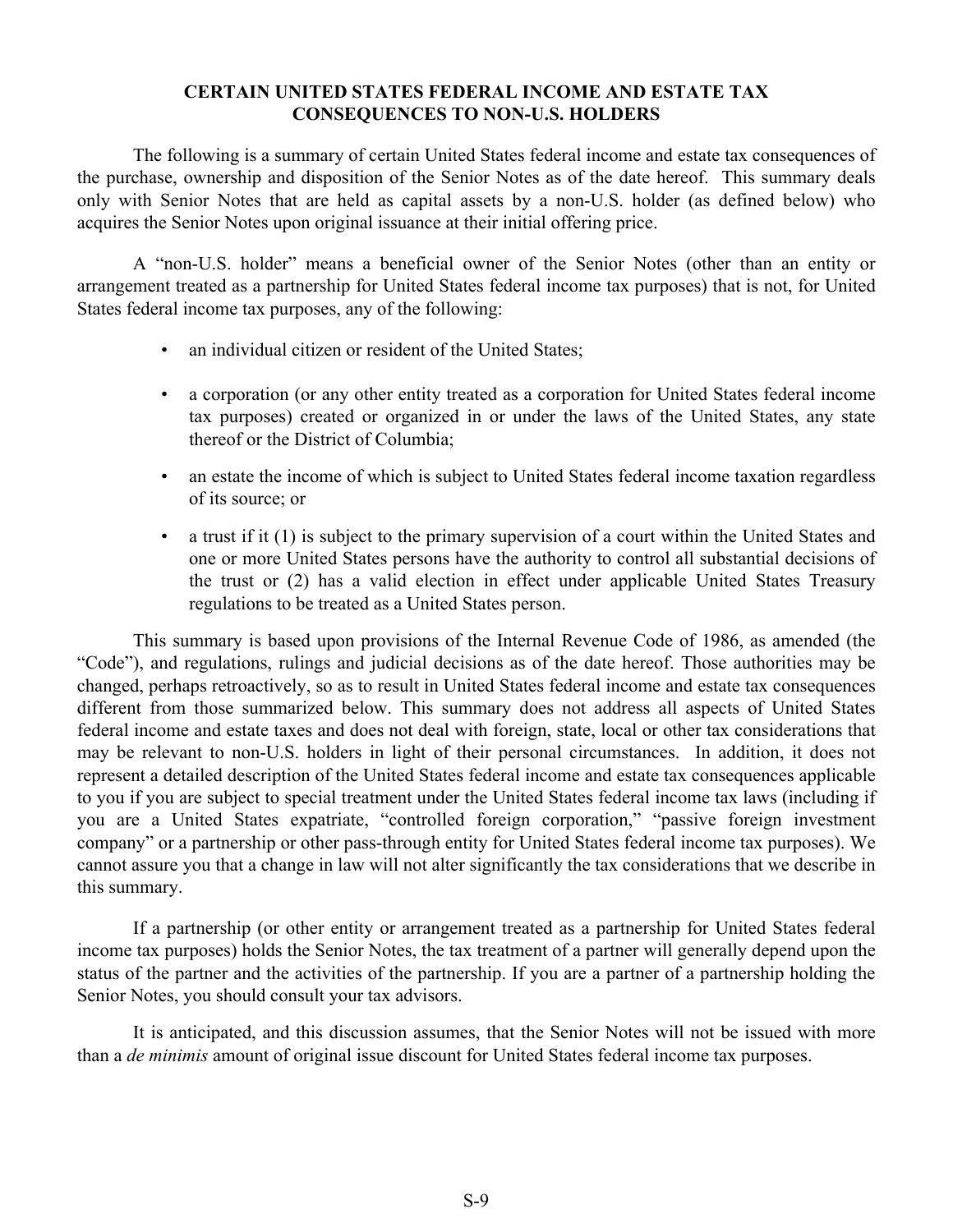**If you are considering the purchase of Senior Notes, you should consult your own tax advisors concerning the particular United States federal income and estate tax consequences to you of the purchase, ownership and disposition of the Senior Notes, as well as the consequences to you arising under other United States federal tax laws and the laws of any other taxing jurisdiction.**

### **United States Federal Withholding Tax**

Subject to the discussions of backup withholding and FATCA below, United States federal withholding tax will not apply to any payment of interest on the Senior Notes under the "portfolio interest rule," provided that:

- interest paid on the Senior Notes is not effectively connected with your conduct of a trade or business in the United States;
- you do not actually (or constructively) own 10% or more of the total combined voting power of all classes of our voting stock within the meaning of the Code and applicable United States Treasury regulations;
- you are not a controlled foreign corporation that is related to us through stock ownership;
- you are not a bank whose receipt of interest on the Senior Notes is described in section  $881(c)(3)(A)$  of the Code; and
- either (a) you provide your name and address on an Internal Revenue Service ("IRS") Form W-8BEN or IRS Form W-8BEN-E (or other applicable form), and certify, under penalties of perjury, that you are not a United States person as defined under the Code or (b) you hold your Senior Notes through certain foreign intermediaries and satisfy the certification requirements of applicable United States Treasury regulations. Special certification rules apply to non-U.S. holders that are pass-through entities rather than corporations or individuals.

If you cannot satisfy the requirements described above, payments of interest made to you will be subject to a 30% United States federal withholding tax, unless you provide the applicable withholding agent with a properly executed:

- IRS Form W-8BEN or IRS Form W-8BEN-E (or other applicable form) claiming an exemption from or reduction in withholding under the benefit of an applicable income tax treaty; or
- IRS Form W-8ECI (or other applicable form) stating that interest paid on the Senior Notes is not subject to withholding tax because it is effectively connected with your conduct of a trade or business in the United States (as discussed below under "—United States Federal Income Tax").

The 30% United States federal withholding tax generally will not apply to any payment of principal or gain that you realize on the sale, exchange, retirement, redemption or other taxable disposition of a Senior Note.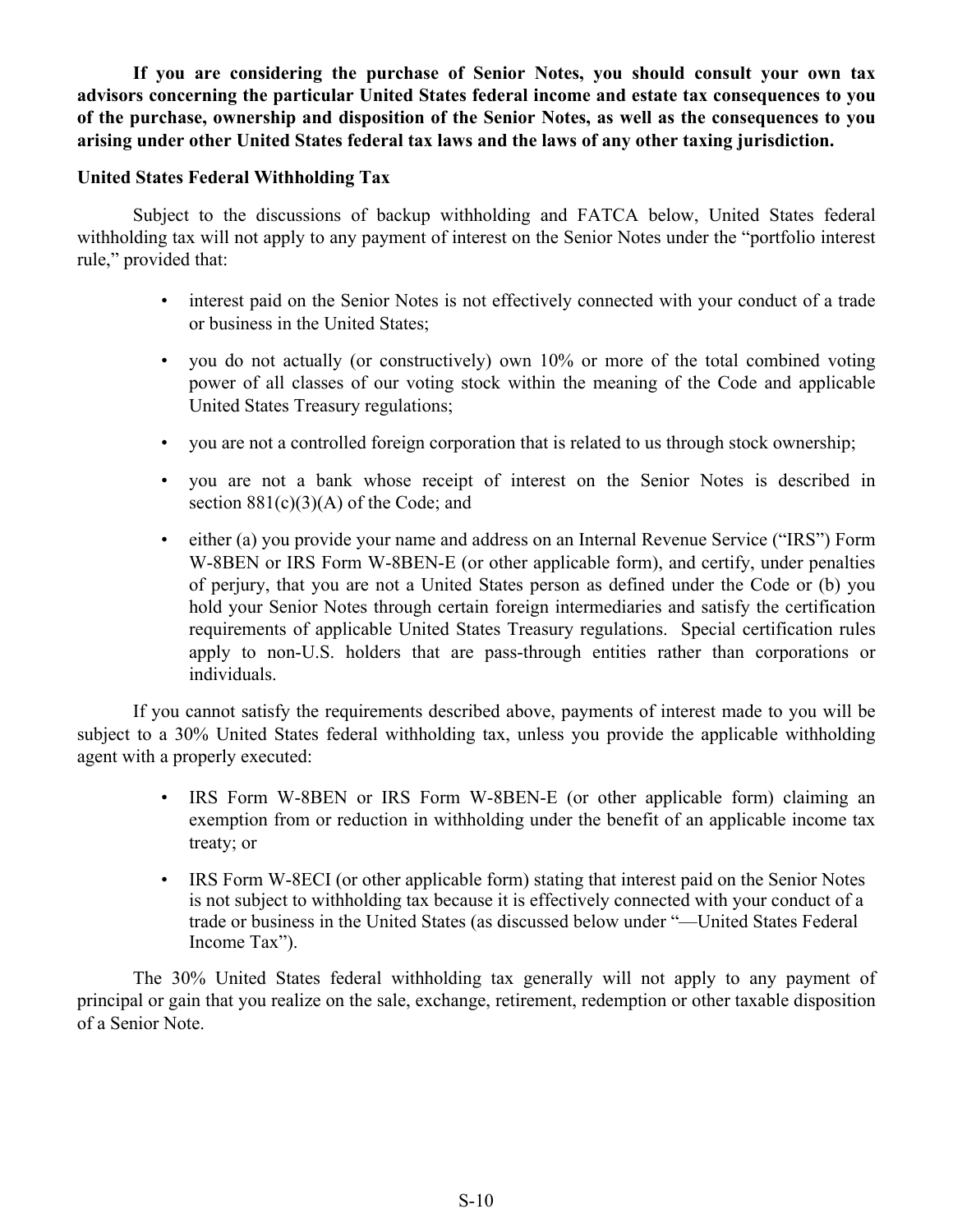### **United States Federal Income Tax**

If you are engaged in a trade or business in the United States and interest on the Senior Notes is effectively connected with the conduct of that trade or business (and, if required by an applicable income tax treaty, is attributable to a United States permanent establishment), then you will be subject to United States federal income tax on that interest on a net income basis in the same manner as if you were a United States person as defined under the Code. In addition, if you are a foreign corporation, you may be subject to a branch profits tax equal to 30% (or lower applicable branch profits tax rate under an income tax treaty) of your effectively connected earnings and profits, subject to adjustments. Any effectively connected interest will be exempt from the 30% United States federal withholding tax, provided the certification requirements discussed above in "—United States Federal Withholding Tax" are satisfied.

Subject to the discussion of backup withholding below, any gain realized on the sale, exchange, retirement, redemption or other taxable disposition of a Senior Note generally will not be subject to United States federal income tax unless:

- the gain is effectively connected with your conduct of a trade or business in the United States (and, if required by an applicable income tax treaty, is attributable to a United States permanent establishment), in which case such gain will generally be subject to United States federal income tax (and possibly branch profits tax) in the same manner as effectively connected interest as described above; or
- you are an individual who is present in the United States for 183 days or more in the taxable year of that disposition and certain other conditions are met, in which case, unless an applicable income tax treaty provides otherwise, you will generally be subject to a 30% United States federal income tax on any gain recognized, which may be offset by certain United States source losses.

### **United States Federal Estate Tax**

If you are an individual and are not a United States citizen and are not a resident of the United States (as specifically defined for United States federal estate tax purposes), your estate will not be subject to United States federal estate tax on Senior Notes beneficially owned by you at the time of your death, provided that any payment to you of interest on the Senior Notes, if received at such time, would be eligible for exemption from the 30% United States federal withholding tax under the "portfolio interest rule" described above under "—United States Federal Withholding Tax," without regard to the statement requirement described in the fifth bullet point of that section.

### **Information Reporting and Backup Withholding**

Interest paid to you and the amount of tax, if any, withheld with respect to those payments generally will be reported to the IRS. Copies of the information returns reporting such interest payments and any withholding may also be made available to the tax authorities in the country in which you reside under the provisions of an applicable income tax treaty.

In general, you will not be subject to backup withholding with respect to payments on the Senior Notes that we make to you provided that the applicable withholding agent does not have actual knowledge or reason to know that you are a United States person as defined under the Code, and such withholding agent has received from you the statement described above in the fifth bullet point under "—United States Federal Withholding Tax."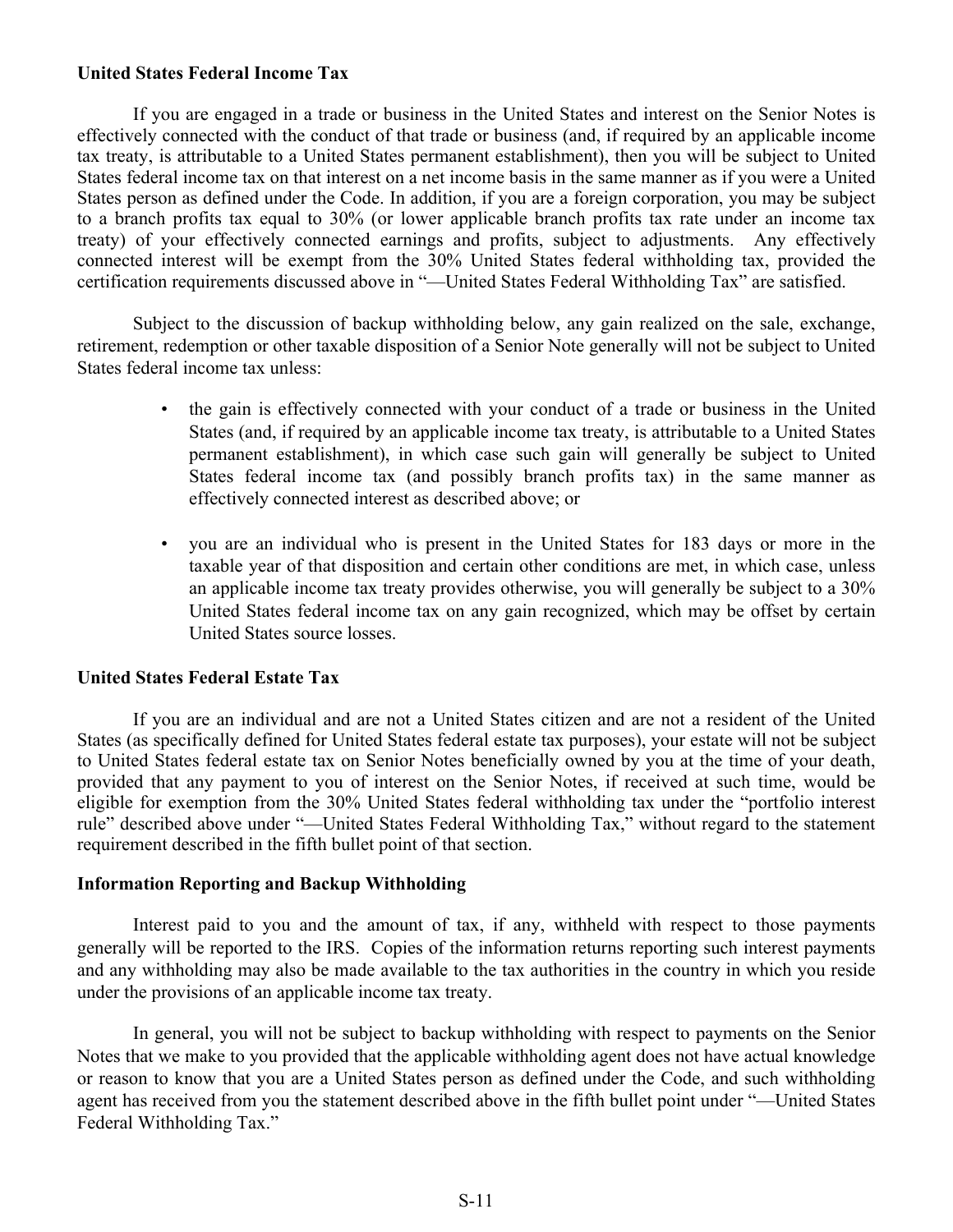Information reporting and, depending on the circumstances, backup withholding will apply to the proceeds of a sale or other taxable disposition of Senior Notes made within the United States or conducted through certain United States-related financial intermediaries, unless you certify under penalties of perjury that you are a non-U.S. holder (and the payor does not have actual knowledge or reason to know that you are a United States person as defined under the Code), or you otherwise establish an exemption.

Backup withholding is not an additional tax and any amounts withheld under the backup withholding rules will be allowed as a refund or a credit against your United States federal income tax liability provided the required information is timely furnished to the IRS.

### **Additional Withholding Requirements**

Under sections 1471 through 1474 of the Code (such sections commonly referred to as "FATCA"), a 30% United States federal withholding tax generally will apply to any interest on a Senior Note paid to (i) a "foreign financial institution" (as specifically defined in the Code) which does not provide sufficient documentation, typically on IRS Form W-8BEN-E, evidencing either (x) an exemption from FATCA, or (y) its compliance (or deemed compliance) with FATCA (which may alternatively be in the form of compliance with an intergovernmental agreement with the United States) in a manner which avoids withholding, or (ii) a "non-financial foreign entity" (as specifically defined in the Code) which does not provide sufficient documentation, typically on IRS Form W-8BEN-E, evidencing either (x) an exemption from FATCA, or (y) adequate information regarding certain substantial United States beneficial owners of such entity (if any). If an interest payment is both subject to withholding under FATCA and subject to the withholding tax discussed above under "—United States Federal Withholding Tax," the withholding under FATCA may be credited against, and therefore reduce, such other withholding tax. While withholding under FATCA would also have applied to payments of gross proceeds from the sale or other taxable disposition of the Senior Notes, proposed United States Treasury regulations (upon which taxpayers may rely until final regulations are issued) eliminate FATCA withholding on payments of gross proceeds entirely. You should consult your own tax advisors regarding these rules and whether they may be relevant to your ownership and disposition of the Senior Notes.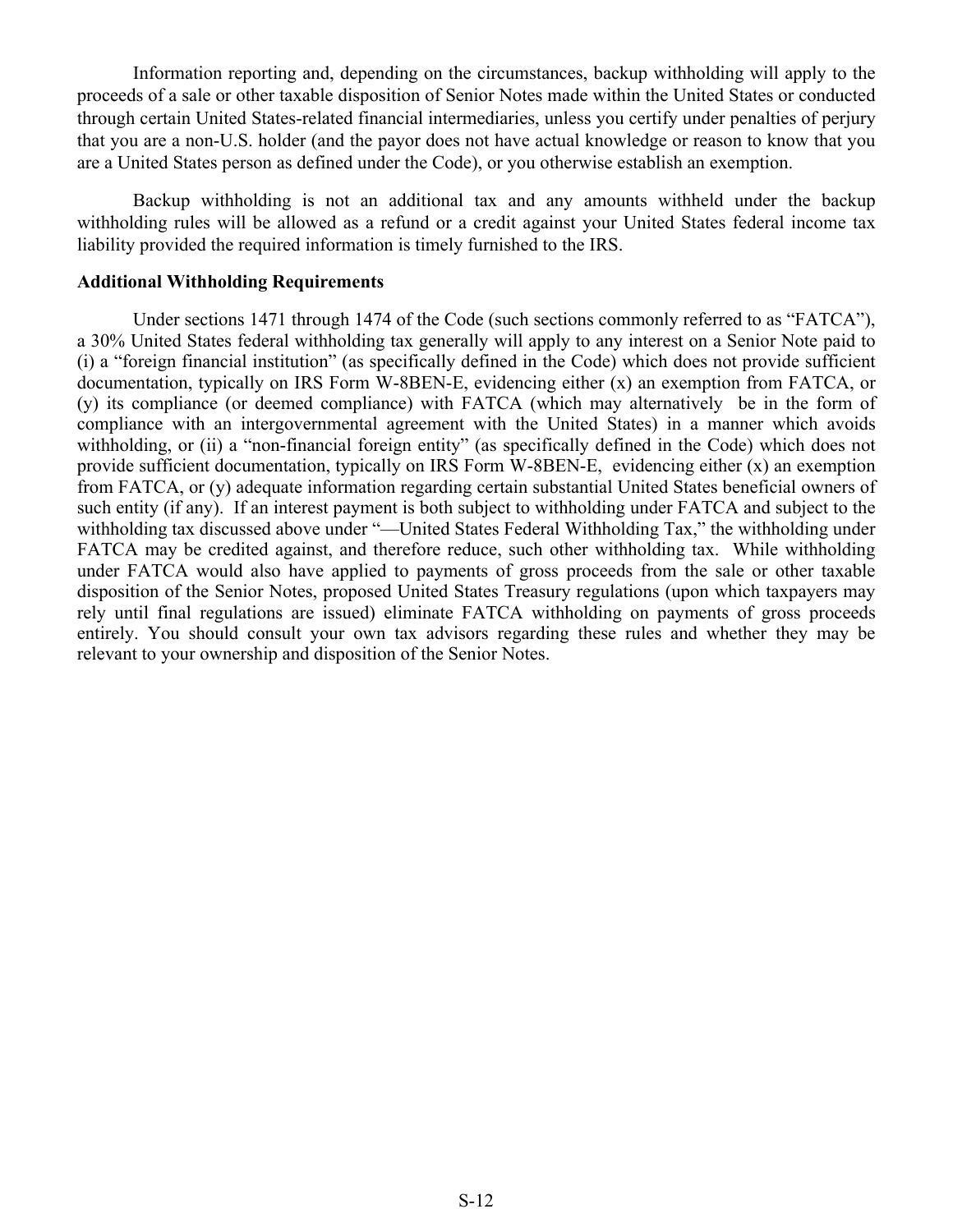### **UNDERWRITING**

<span id="page-12-0"></span> J.P. Morgan Securities LLC, KeyBanc Capital Markets Inc., Scotia Capital (USA) Inc., Truist Securities, Inc. and U.S. Bancorp Investments, Inc. are acting as representatives of the underwriters named below with respect to the Senior Notes. Subject to the terms and conditions of the underwriting agreement, we have agreed to sell to each of the underwriters named below and each of the underwriters has severally and not jointly agreed to purchase from us the respective principal amount of Senior Notes set forth opposite its name below:

| Underwriter                    | <b>Principal Amount</b><br>of Senior Notes |
|--------------------------------|--------------------------------------------|
| J.P. Morgan Securities LLC     | \$<br>93,500,000                           |
| KeyBanc Capital Markets Inc.   | 93,500,000                                 |
| Scotia Capital (USA) Inc.      | 93,500,000                                 |
| Truist Securities, Inc.        | 93,500,000                                 |
| U.S. Bancorp Investments, Inc. | 93,500,000                                 |
| Fifth Third Securities, Inc.   | 27,500,000                                 |
| Huntington Securities, Inc.    | 27,500,000                                 |
| Drexel Hamilton, LLC           | 13,750,000                                 |
| Loop Capital Markets LLC       | 13,750,000                                 |
| <b>Total</b>                   | 550,000,000                                |

In the underwriting agreement, the underwriters have agreed, subject to the terms and conditions set forth therein, to purchase all of the Senior Notes offered hereby if any of the Senior Notes are purchased.

The expenses associated with the offer and sale of the Senior Notes, excluding underwriting discount, are expected to be approximately \$1.1 million and will be payable by us.

The underwriters propose to offer the Senior Notes to the public initially at the public offering price set forth on the cover page of this prospectus supplement and may offer the Senior Notes to certain dealers initially at that price less a concession not in excess of 0.500% per Senior Note. The underwriters may allow, and those dealers may reallow, a discount not in excess of 0.350% per Senior Note to certain other dealers. After the initial public offering, the public offering price, concession and discount may be changed. The offering of the Senior Notes by the underwriters is subject to receipt and acceptance and subject to the underwriters' right to reject any order in whole or in part.

Prior to this offering, there has been no public market for the Senior Notes. The Senior Notes will not be listed on any securities exchange or automated quotation system. Certain underwriters have advised us that they intend to make a market in the Senior Notes. The underwriters will have no obligation to make a market in the Senior Notes, however, and may cease market making activities, if commenced, at any time. There can be no assurance of a secondary market for the Senior Notes, or that the Senior Notes may be resold.

We have agreed to indemnify the several underwriters against certain liabilities, including liabilities under the Securities Act of 1933, as amended, or contribute to payments that each underwriter may be required to make in respect thereof.

In connection with the offering, the underwriters may purchase and sell the Senior Notes in the open market. These transactions may include over-allotment and stabilizing transactions and purchases to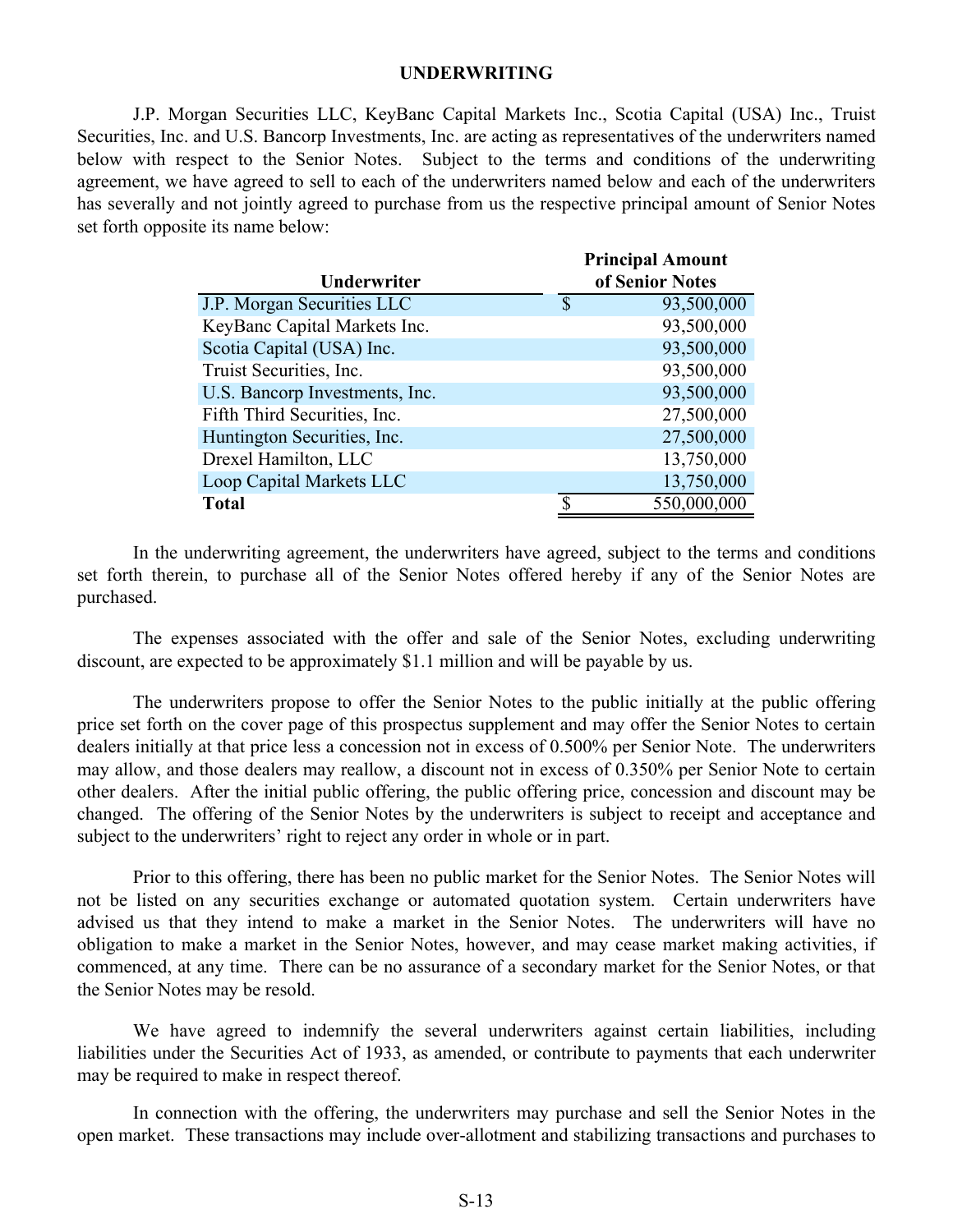cover syndicate short positions created in connection with the offering. Stabilizing transactions consist of certain bids or purchases for the purposes of preventing or retarding a decline in the market price of the Senior Notes and syndicate short positions involve the sale by the underwriters of a greater number of Senior Notes than they are required to purchase from us in the offering. The underwriters also may impose a penalty bid, whereby selling concessions allowed to syndicate members or other broker dealers in respect of the securities sold in the offering for their account may be reclaimed by the syndicate if such Senior Notes are repurchased by the syndicate in stabilizing or covering transactions. These activities may stabilize, maintain or otherwise affect the market price of the Senior Notes, which may be higher than the price that might otherwise prevail in the open market, and these activities, if commenced, may be discontinued at any time. These transactions may be effected in the over-the-counter market or otherwise.

The underwriters and their respective affiliates are full service financial institutions engaged in various activities, which may include sales and trading, commercial and investment banking, advisory, investment management, investment research, principal investment, hedging, market making, brokerage and other financial and non-financial activities and services. In the ordinary course of their various business activities, the underwriters and their respective affiliates have made or held, and may in the future make or hold, a broad array of investments including serving as counterparties to certain derivative and hedging arrangements, and may have actively traded, and, in the future may actively trade, debt and equity securities (or related derivative securities), and financial instruments (including bank loans) for their own account and for the accounts of their customers and may have in the past and at any time in the future hold long and short positions in such securities and instruments. Such investment and securities activities may have involved, and in the future may involve, securities and instruments of the Company.

If any of the underwriters or their affiliates have a lending relationship with us, certain of those underwriters or their affiliates routinely hedge, and certain other of those underwriters or their affiliates may hedge, their credit exposure to us consistent with their customary risk management policies. Typically, these underwriters and their affiliates would hedge such exposure by entering into transactions which consist of either the purchase of credit default swaps or the creation of short positions in our securities, including potentially the Senior Notes offered hereby. Any such credit default swaps or short positions could adversely affect future trading prices of the Senior Notes offered hereby. The underwriters and their affiliates may also make investment recommendations and/or publish or express independent research views in respect of such securities or financial instruments and may hold, or recommend to clients that they acquire, long and/or short positions in such securities and instruments.

Some of the underwriters or their affiliates engage in transactions with, and have performed services for, us and our affiliates in the ordinary course of business and have, from time to time, performed, and may in the future perform, various financial advisory, corporate trust, commercial and investment banking services for us, for which they received, or will receive, customary fees and expenses.

### **Selling Restrictions**

### *Notice to Prospective Investors in the European Economic Area*

The Senior Notes are not intended to be offered, sold or otherwise made available to and should not be offered, sold or otherwise made available to any retail investor in the European Economic Area ("EEA"). For these purposes, a retail investor means a person who is one (or more) of: (i) a retail client as defined in point (11) of Article 4(1) of Directive 2014/65/EU (as amended, "MiFID II"); or (ii) a customer within the meaning of Directive (EU) 2016/97 as amended, where that customer would not qualify as a professional client as defined in point (10) of Article 4(1) of MiFID II; or (iii) not a qualified investor as defined in Regulation (EU) 2017/1129 (as amended, the "Prospectus Regulation"). Consequently no key information document required by Regulation (EU) No 1286/2014 (as amended, the "PRIIPs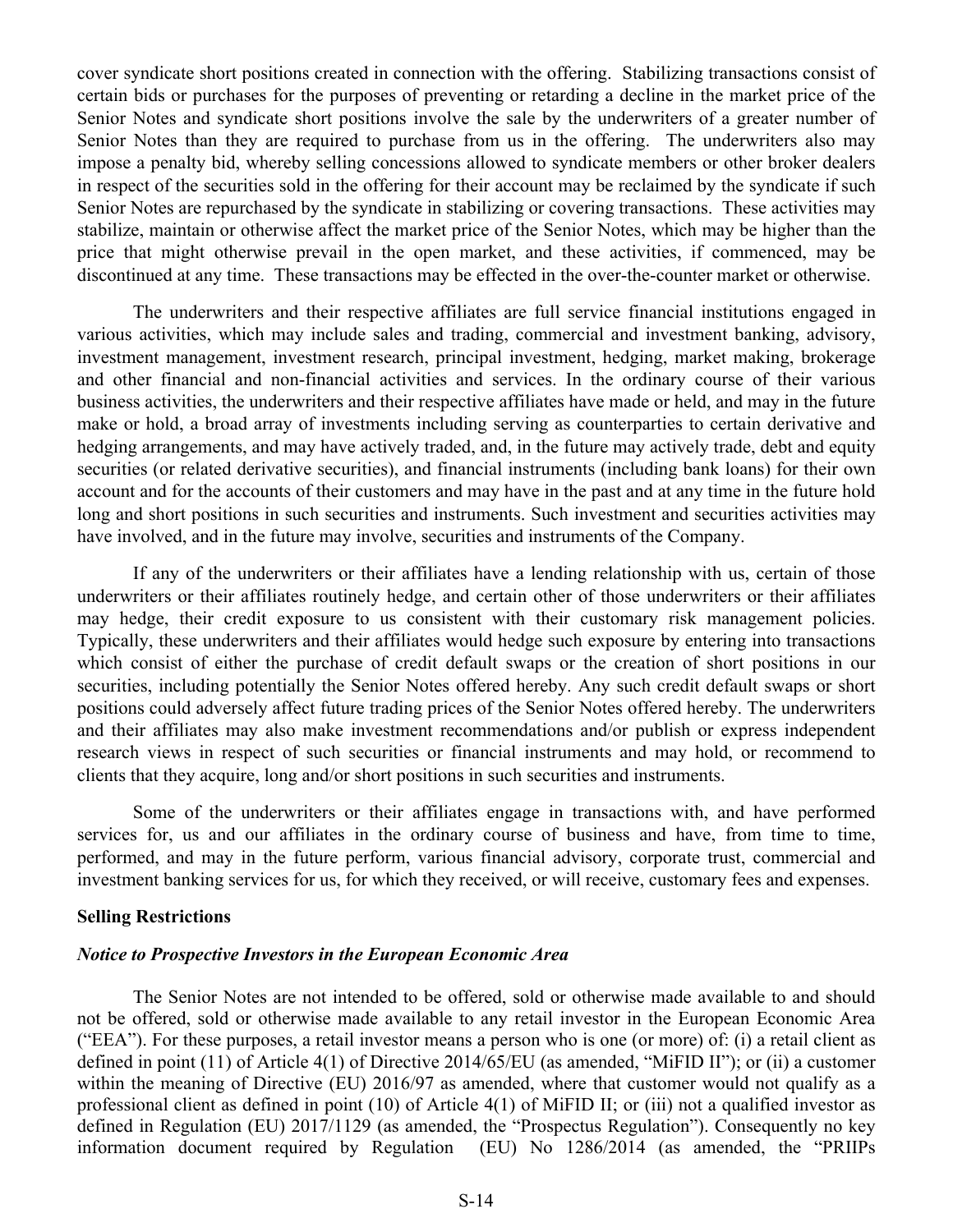Regulation") for offering or selling the Senior Notes or otherwise making them available to retail investors in the EEA has been prepared and therefore offering or selling the Senior Notes or otherwise making them available to any retail investor in the EEA may be unlawful under the PRIIPs Regulation. This prospectus supplement and the accompanying prospectus have been prepared on the basis that any offer of the Senior Notes in any member state of the EEA will be made pursuant to an exemption under the Prospectus Regulation from the requirement to publish a prospectus for offers of the Senior Notes. Neither this prospectus supplement nor the accompanying prospectus are prospectuses for purposes of the Prospectus Regulation.

### *Notice to Prospective Investors in the United Kingdom*

The Senior Notes are not intended to be offered, sold or otherwise made available to and should not be offered, sold or otherwise made available to any retail investor in the United Kingdom ("UK"). For these purposes, a retail investor means a person who is one (or more) of: (i) a retail client, as defined in point (8) of Article 2 of Regulation (EU) No 2017/565 as it forms part of domestic law by virtue of the European Union (Withdrawal) Act 2018 ("EUWA"); (ii) a customer within the meaning of the provisions of the Financial Services and Markets Act 2000 (as amended, the "FSMA") and any rules or regulations made under the FSMA to implement Directive (EU) 2016/97, where that customer would not qualify as a professional client, as defined in point (8) of Article 2(1) of Regulation (EU) No 600/2014 as it forms part of domestic law by virtue of the EUWA; or (iii) not a qualified investor as defined in Article 2 of Regulation (EU) 2017/1129 as it forms part of domestic law by virtue of the EUWA (the "UK Prospectus Regulation"). Consequently no key information document required by Regulation (EU) No 1286/2014 as it forms part of domestic law by virtue of the EUWA (the "UK PRIIPs Regulation") for offering or selling the Senior Notes or otherwise making them available to retail investors in the UK has been prepared and therefore offering or selling the Senior Notes or otherwise making them available to any retail investor in the UK may be unlawful under the UK PRIIPs Regulation.

In the UK, this prospectus supplement and the accompanying prospectus are being distributed only to, and is directed only at, and any offer subsequently made may only be directed at persons who are "qualified investors" (as defined in the UK Prospectus Regulation) (i) who have professional experience in matters relating to investments falling within Article 19 (5) of the Financial Services and Markets Act 2000 (Financial Promotion) Order 2005, as amended (the "Order") and/or (ii) who are high net worth companies (or persons to whom it may otherwise be lawfully communicated) falling within Article  $49(2)(a)$  to (d) of the Order (all such persons together being referred to as "relevant persons"). This prospectus supplement and accompanying prospectus must not be acted on or relied on in the UK by persons who are not relevant persons. In the UK, any investment or investment activity to which this prospectus supplement and accompanying prospectus relates is only available to, and will be engaged in with, relevant persons.

Each underwriter has represented and agreed that:

- it has only communicated or caused to be communicated and will only communicate or cause to be communicated an invitation or inducement to engage in investment activity (within the meaning of Section 21 of the FSMA) received by it in connection with the issue or sale of the Senior Notes in circumstances in which Section 21(1) of the FSMA does not apply to the Company; and
- it has complied and will comply with all applicable provisions of the FSMA with respect to anything done by it in relation to the Senior Notes in, from or otherwise involving the UK.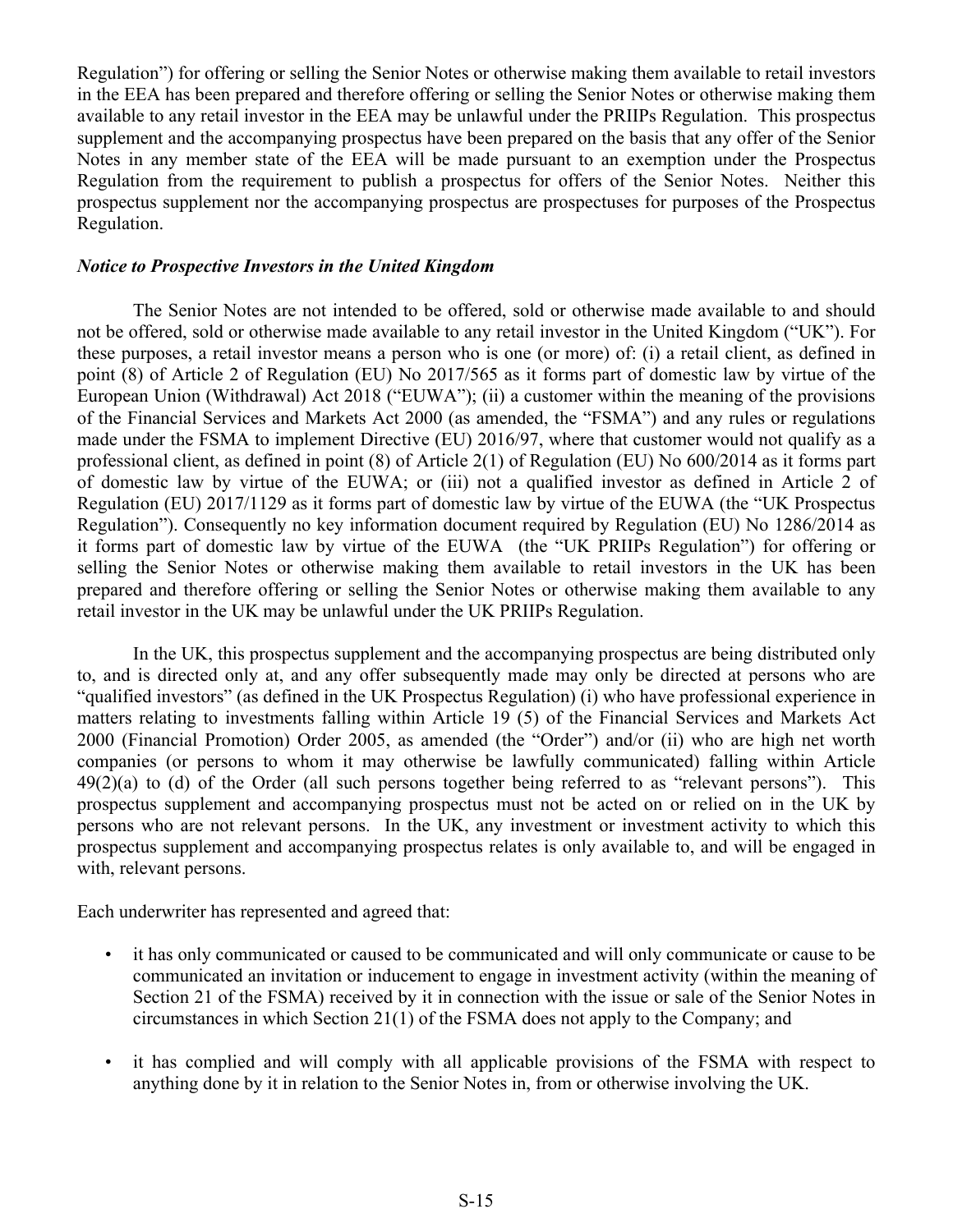### *Notice to Residents of Canada*

The Senior Notes may be sold only to purchasers purchasing, or deemed to be purchasing, as principal that are accredited investors, as defined in National Instrument 45-106 Prospectus Exemptions or subsection 73.3(1) of the Securities Act (Ontario), and are permitted clients, as defined in National Instrument 31-103 Registration Requirements, Exemptions and Ongoing Registrant Obligations. Any resale of the Senior Notes must be made in accordance with an exemption from, or in a transaction not subject to, the prospectus requirements of applicable securities laws.

Securities legislation in certain provinces or territories of Canada may provide a purchaser with remedies for rescission or damages if this prospectus supplement (including any amendment thereto) contains a misrepresentation, provided that the remedies for rescission or damages are exercised by the purchaser within the time limit prescribed by the securities legislation of the purchaser's province or territory. The purchaser should refer to any applicable provisions of the securities legislation of the purchaser's province or territory for particulars of these rights or consult with a legal advisor.

Pursuant to section 3A.3 of National Instrument 33-105 Underwriting Conflicts (NI 33-105), the underwriters are not required to comply with the disclosure requirements of NI 33-105 regarding underwriter conflicts of interest in connection with this offering.

### *Notice to Prospective Investors in Hong Kong*

The Senior Notes may not be offered or sold by means of any document other than (i) in circumstances which do not constitute an offer to the public within the meaning of the Companies Ordinance (Cap.32, Laws of Hong Kong), or (ii) to "professional investors" within the meaning of the Securities and Futures Ordinance (Cap.571, Laws of Hong Kong) and any rules made thereunder, or (iii) in other circumstances which do not result in the document being a "prospectus" within the meaning of the Companies Ordinance (Cap.32, Laws of Hong Kong), and no advertisement, invitation or document relating to the Senior Notes may be issued or may be in the possession of any person for the purpose of issue (in each case whether in Hong Kong or elsewhere), which is directed at, or the contents of which are likely to be accessed or read by, the public in Hong Kong (except if permitted to do so under the laws of Hong Kong) other than with respect to Senior Notes which are or are intended to be disposed of only to persons outside Hong Kong or only to "professional investors" within the meaning of the Securities and Futures Ordinance (Cap. 571, Laws of Hong Kong) and any rules made thereunder.

### *Notice to Prospective Investors in Japan*

The Senior Notes have not been and will not be registered under the Financial Instruments and Exchange Law of Japan (the Financial Instruments and Exchange Law) and each underwriter has agreed that it will not offer or sell any Senior Notes, directly or indirectly, in Japan or to, or for the benefit of, any resident of Japan (which term as used herein means any person resident in Japan, including any corporation or other entity organized under the laws of Japan), or to others for re-offering or resale, directly or indirectly, in Japan or to a resident of Japan, except pursuant to an exemption from the registration requirements of, and otherwise in compliance with, the Financial Instruments and Exchange Law and any other applicable laws, regulations and ministerial guidelines of Japan.

### *Notice to Prospective Investors in South Korea*

The Senior Notes have not been and will not be registered with the Financial Services Commission of Korea under the Financial Investment Services and Capital Markets Act of Korea. Accordingly, the Senior Notes have not been and will not be offered, sold or delivered, directly or indirectly, in Korea or to,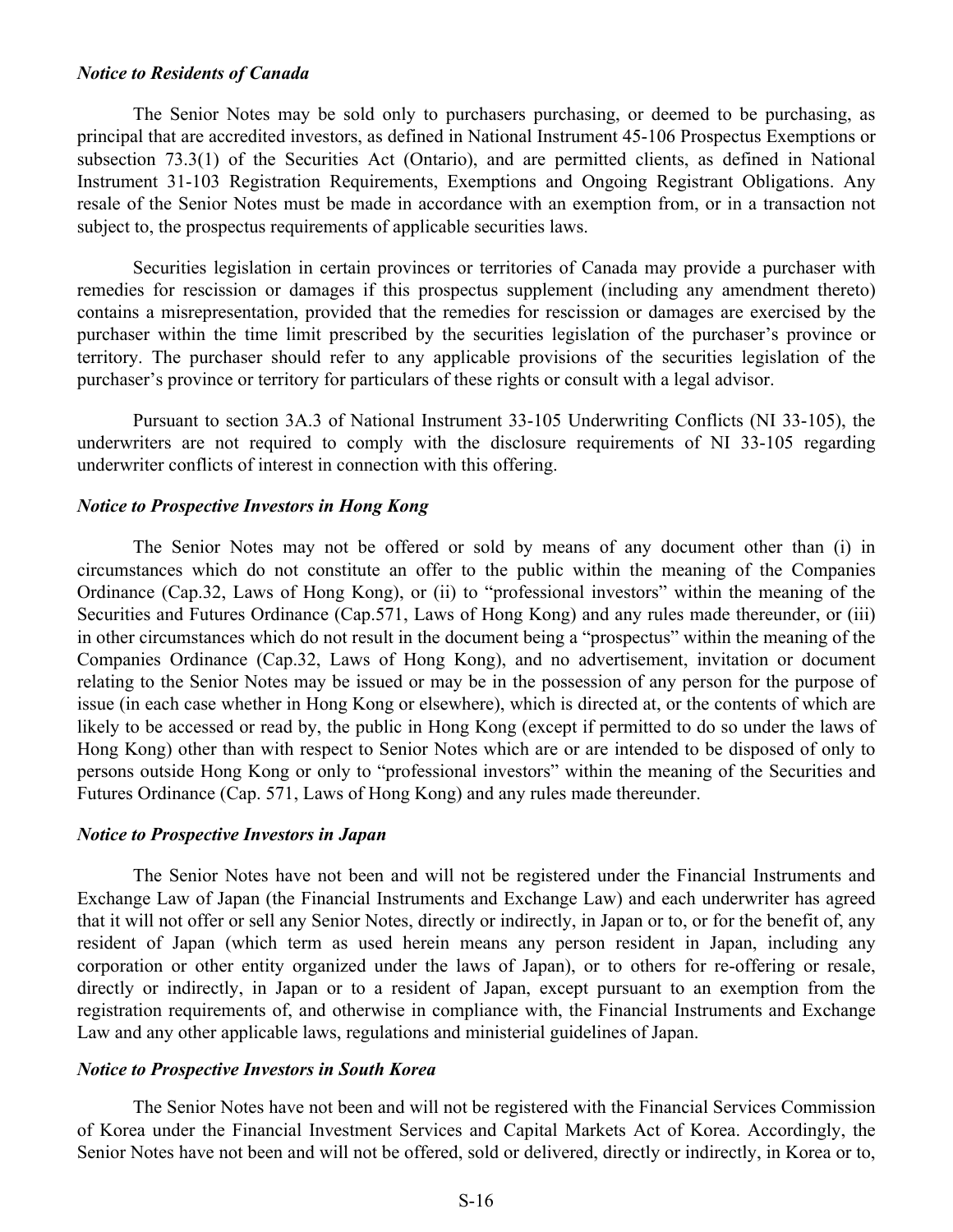or for the account or benefit of, any resident of Korea (as defined in the Foreign Exchange Transactions Law of Korea and its Enforcement Decree) or to others for re-offering or resale, except as otherwise permitted by applicable Korean laws and regulations. In addition, within one year following the issuance of the Senior Notes, the Senior Notes may not be transferred to any resident of Korea other than a qualified institutional buyer (as such term is defined in the regulation on issuance, public disclosure, etc. of securities of Korea, a "Korean QIB") registered with the Korea Financial Investment Association (the "KOFIA") as a Korean QIB and subject to the requirement of monthly reports with the KOFIA of its holding of Korean QIB bonds as defined in the Regulation on Issuance, Public Disclosure, etc. of notes of Korea, provided that (a) the Senior Notes are denominated, and the principal and interest payments thereunder are made, in a currency other than Korean won, (b) the amount of the securities acquired by such Korean QIBs in the primary market is limited to less than 20 percent of the aggregate issue amount of the Senior Notes, (c) the Senior Notes are listed on one of the major overseas securities markets designated by the Financial Supervisory Service of Korea, or certain procedures, such as registration or report with a foreign financial investment regulator, have been completed for offering of the securities in a major overseas securities market, (d) the one-year restriction on offering, delivering or selling of securities to a Korean resident other than a Korean QIB is expressly stated in the securities, the relevant purchase agreement, subscription agreement, and the offering circular and (e) the Company and the underwriters shall individually or collectively keep the evidence of fulfillment of conditions (a) through (d) above after having taken necessary actions therefor.

### *Notice to Prospective Investors in Singapore*

This prospectus supplement has not been registered as a prospectus with the Monetary Authority of Singapore. Accordingly, this prospectus supplement and any other document or material in connection with the offer or sale, or invitation for subscription or purchase, of the Senior Notes may not be circulated or distributed, nor may the Senior Notes be offered or sold, or be made the subject of an invitation for subscription or purchase, whether directly or indirectly, to persons in Singapore other than (i) to an institutional investor under Section 274 of the Securities and Futures Act, Chapter 289 of Singapore (the "SFA"), (ii) to a relevant person, or any person pursuant to Section  $275(1A)$ , and in accordance with the conditions, specified in Section 275 of the SFA or (iii) otherwise pursuant to, and in accordance with the conditions of, any other applicable provision of the SFA.

Where the Senior Notes are subscribed or purchased under Section 275 by a relevant person which is: (a) a corporation (which is not an accredited investor (as defined in Section 4A of the SFA)) the sole business of which is to hold investments and the entire share capital of which is owned by one or more individuals, each of whom is an accredited investor; or (b) a trust (where the trustee is not an accredited investor) whose sole purpose is to hold investments and each beneficiary is an accredited investors, securities (as defined in Section 239(1) of the SFA) of that corporation or the beneficiaries' rights and interest in that trust shall not be transferable for 6 months after that corporation or that trust has acquired the senior notes under Section 275 except: (1) to an institutional investor or to a relevant person defined in Section 275(2) of the SFA, or any person pursuant to Section 275(1A) or Section 276(4)(i)(B) of the SFA; (2) where no consideration is or will be given for the transfer; or (3) where the transfer is by operation of law.

Singapore Securities and Futures Act Product Classification-Solely for the purposes of its obligations pursuant to sections 309B(1)(a) and 309B(1)(c) of the SFA, the Company has determined, and hereby notifies all relevant persons (as defined in Section 309A of the SFA) that the Senior Notes are "prescribed capital markets products" (as defined in the Securities and Futures (Capital Markets Products) Regulations 2018) and Excluded Investment Products (as defined in MAS Notice SFA 04-N12: Notice on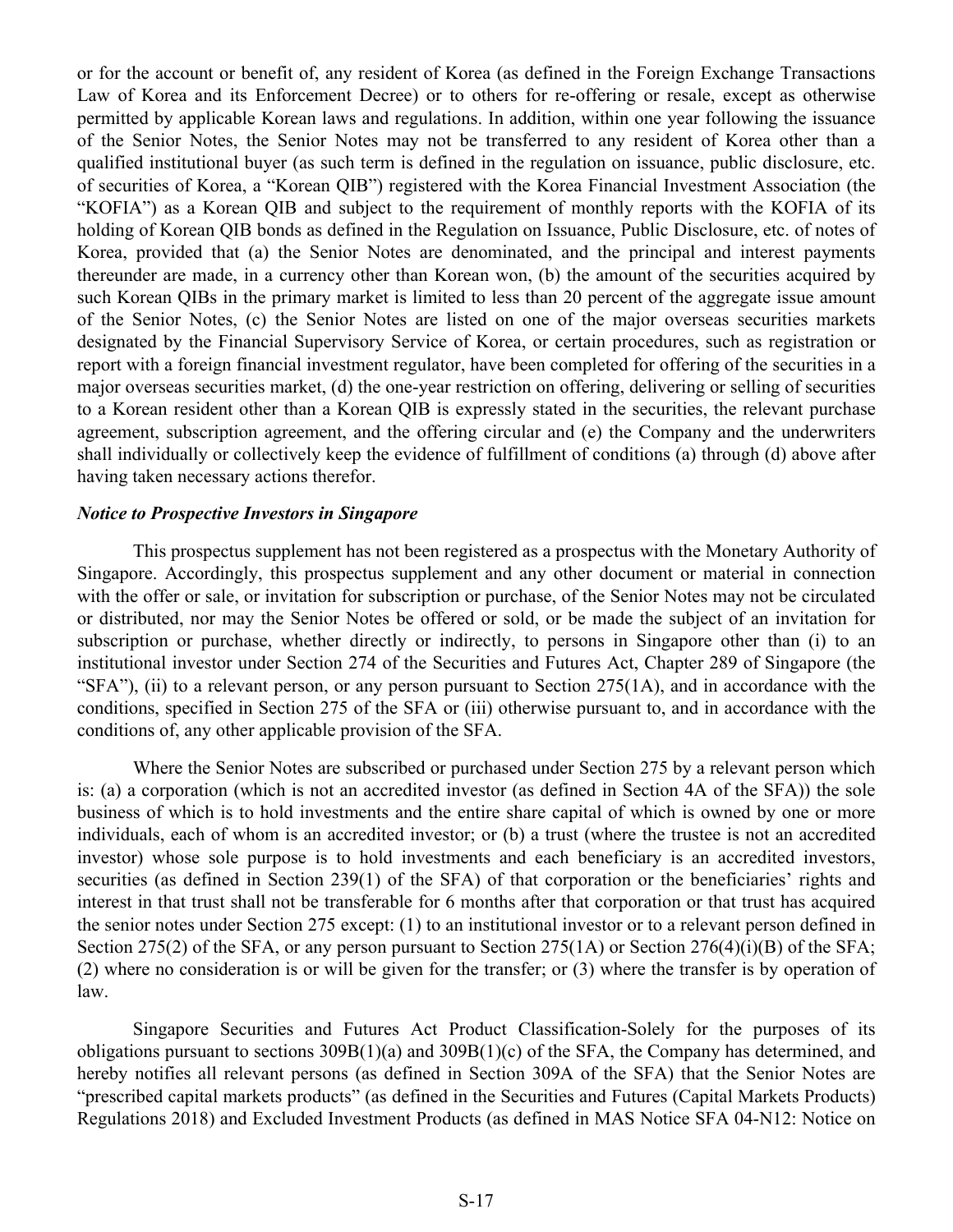the Sale of Investment Products and MAS Notice FAA-N16: Notice on Recommendations on Investment Products).

### *Notice to Prospective Investors in Switzerland*

This prospectus supplement is not intended to constitute an offer or solicitation to purchase or invest in the Senior Notes. The Senior Notes may not be publicly offered, directly or indirectly, in Switzerland within the meaning of the Swiss Financial Services Act ("FinSA") and no application has or will be made to admit the Senior Notes to trading on any trading venue (exchange or multilateral trading facility) in Switzerland. Neither this prospectus supplement nor any other offering or marketing material relating to the Senior Notes constitutes a prospectus pursuant to the FinSA, and neither this prospectus supplement nor any other offering or marketing material relating to the Senior Notes may be publicly distributed or otherwise made publicly available in Switzerland.

### *Notice to Prospective Investors in Taiwan*

The Senior Notes have not been and will not be registered with the Financial Supervisory Commission of Taiwan pursuant to relevant securities laws and regulations and may not be sold, issued or offered within Taiwan through a public offering or in circumstances which constitute an offer within the meaning of the Securities and Exchange Act of Taiwan that requires a registration or approval of the Financial Supervisory Commission of Taiwan. No person or entity in Taiwan has been authorized to offer, sell, give advice regarding or otherwise intermediate the offering and sale of the Senior Notes in Taiwan.

### *Notice to Prospective Investors in the United Arab Emirates*

The Senior Notes have not been, and are not being, publicly offered, sold, promoted or advertised in the United Arab Emirates (including the Dubai International Financial Centre) other than in compliance with the laws of the United Arab Emirates (and the Dubai International Financial Centre) governing the issue, offering and sale of securities. Further, this prospectus supplement and the accompanying prospectus do not constitute a public offer of securities in the United Arab Emirates (including the Dubai International Financial Centre) and are not intended to be a public offer. The prospectus supplement and the accompanying prospectus have not been approved by or filed with the Central Bank of the United Arab Emirates, the Emirates Securities and Commodities Authority or the Dubai Financial Services Authority.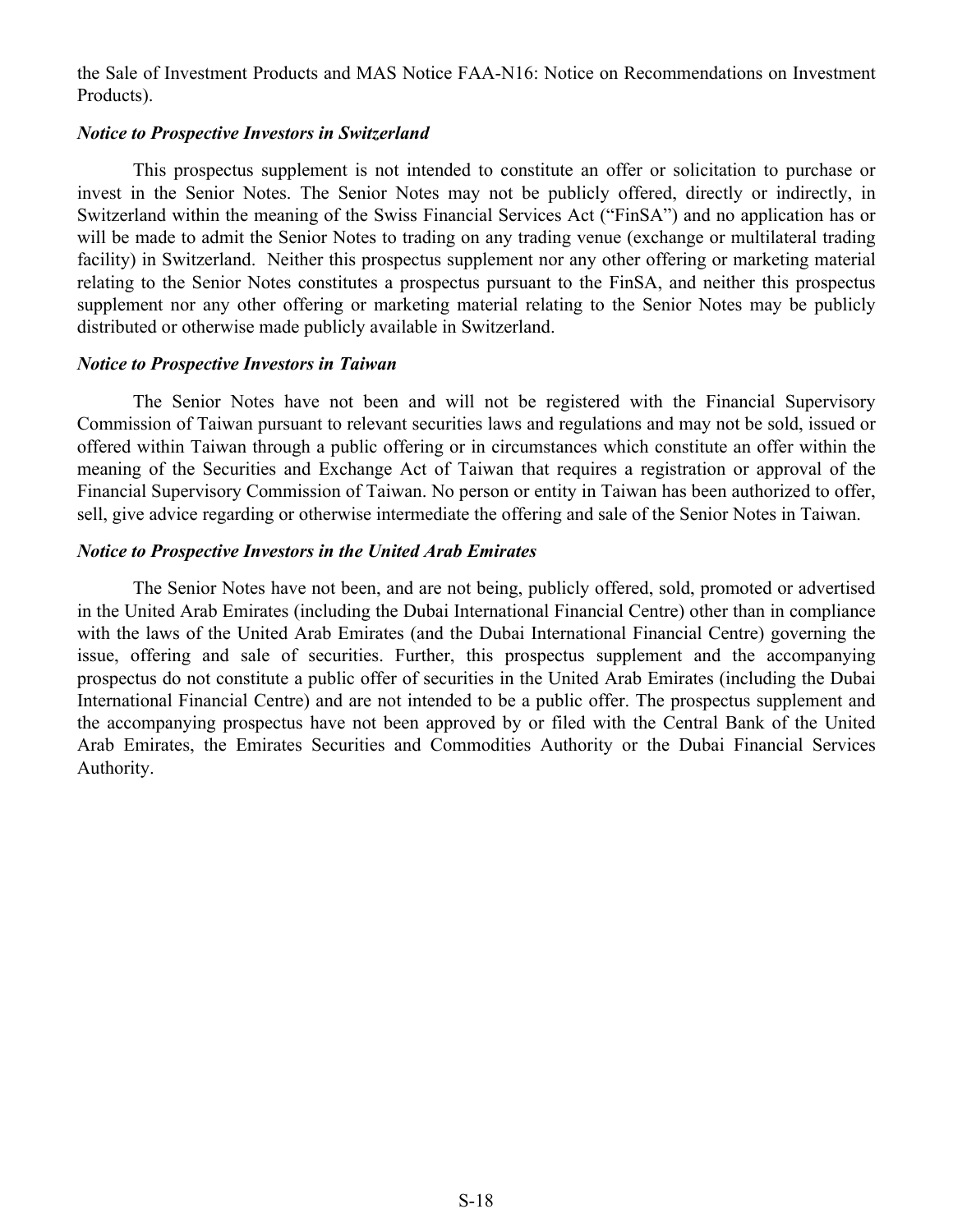### **LEGAL OPINIONS**

<span id="page-18-0"></span>Certain legal matters with respect to this offering of the Senior Notes will be passed on for us by David C. House, Esq., Associate General Counsel, or William E. Johnson, Esq., Senior Counsel, or Ryan F. Aguiar, Esq., Senior Counsel, of American Electric Power Service Corporation, our service company affiliate. Certain legal matters with respect to the offering of the Senior Notes will be passed on for the underwriters by Hunton Andrews Kurth LLP, New York, New York. From time to time, Hunton Andrews Kurth LLP acts as counsel to our affiliates for some matters.

### **EXPERTS**

The financial statements incorporated in this Prospectus Supplement by reference to the Annual Report on Form 10-K for the year ended December 31, 2021 have been so incorporated in reliance on the report of PricewaterhouseCoopers LLP, an independent registered public accounting firm, given on the authority of said firm as experts in auditing and accounting.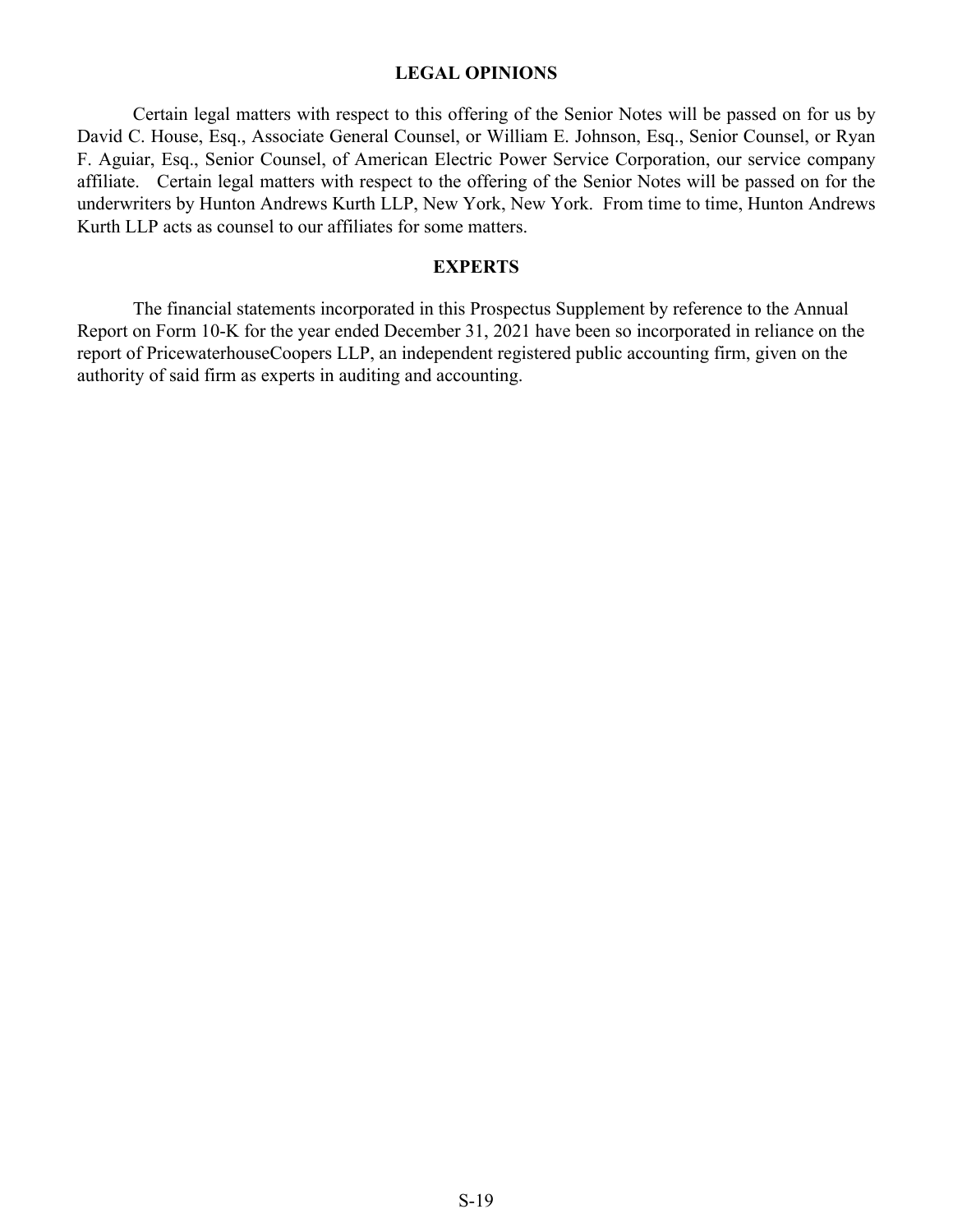### **PROSPECTUS**

### AEP TRANSMISSION Company, LLC 1 RIVERSIDE PLAZA COLUMBUS, OHIO 43215 (614) 716-1000

### \$2,000,000,000 UNSECURED NOTES TERMS OF SALE

The following terms may apply to the notes that we may sell at one or more times. A prospectus supplement or pricing supplement will include the final terms for each note. If we decide to list upon issuance any note or notes on a securities exchange, a prospectus supplement or pricing supplement will identify the exchange and state when we expect trading could begin.

- Mature 9 months to 60 years
- Fixed or floating interest rate
- Remarketing features
- Certificate or book-entry form
- Subject to redemption or repayment
- Not convertible, amortized or subject to a sinking fund
- Interest paid on fixed rate notes monthly, quarterly or semi-annually
- Interest paid on floating rate notes monthly, quarterly, semi-annually, or annually
- Issued in multiples of a minimum denomination

### **INVESTING IN THESE NOTES INVOLVES RISKS. SEE THE SECTION ENTITLED "RISK FACTORS" ON PAGE 2 FOR MORE INFORMATION.**

**The notes have not been approved or disapproved by the Securities and Exchange Commission or any state securities commission, nor have these organizations determined that this prospectus is accurate or complete. Any representation to the contrary is a criminal offense.**

The date of this prospectus is May 14, 2021.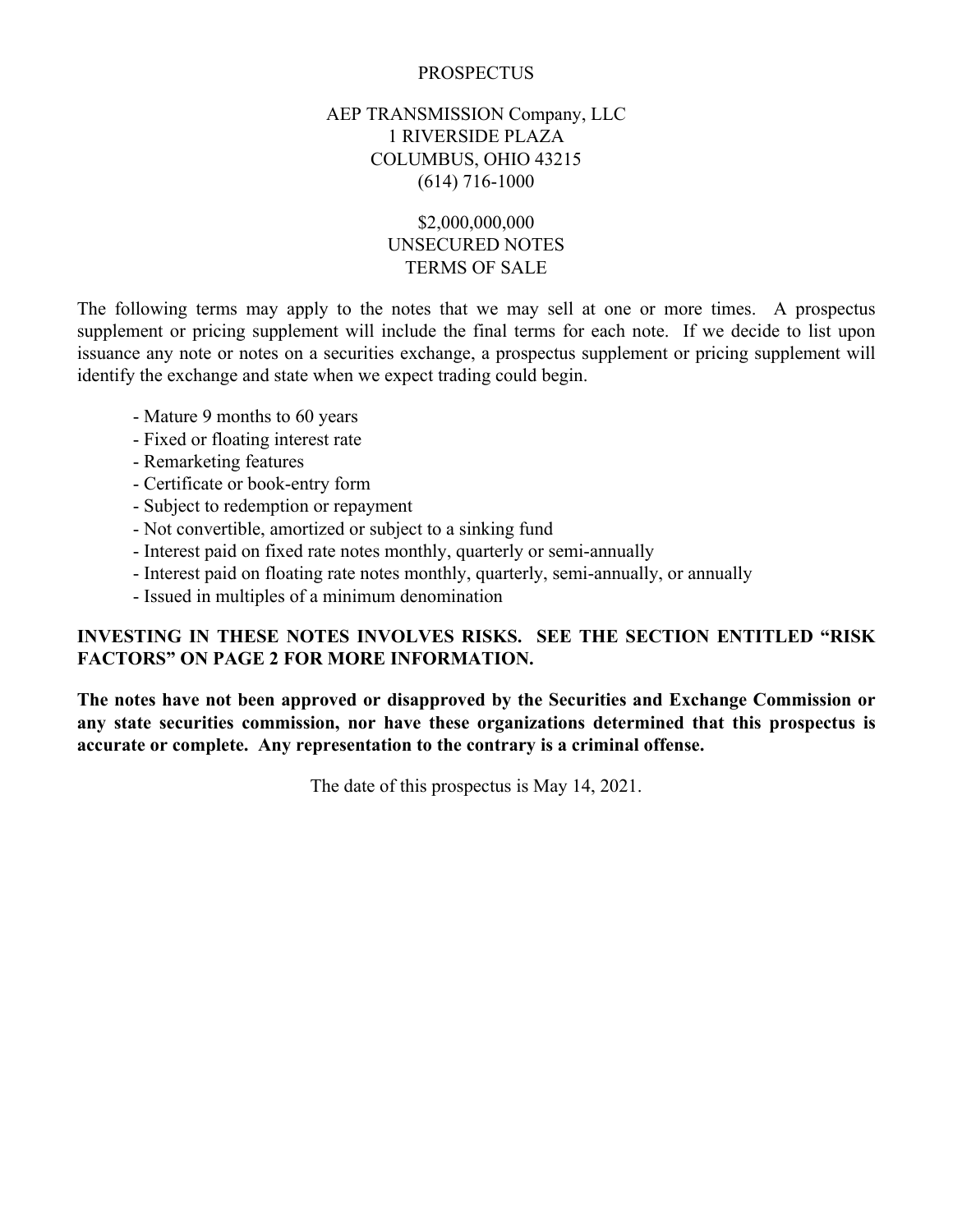#### **THE COMPANY**

We are the holding company of seven regulated transmission-only electric utilities. We are an indirect wholly-owned subsidiary of American Electric Power Company, Inc. ("AEP"). We develop and build new transmission facilities at the request of the regional transmission organizations in which AEP operates and replace and upgrade facilities, assets and components of the existing AEP transmission system as needed to maintain reliability standards and provide service to AEP's wholesale and retail customers. Our subsidiaries operate in Indiana, Kentucky, Michigan, Ohio, Oklahoma and West Virginia. Neither we nor our subsidiaries have any employees. Instead, our service corporation affiliate and certain AEP utility subsidiaries provide the services required by these entities. Our principal executive offices are located at 1 Riverside Plaza, Columbus, Ohio 43215 and our telephone number is (614) 716-1000).

### **PROSPECTUS SUPPLEMENTS**

We may provide information to you about the notes in up to three separate documents that progressively provide more detail: (a) this prospectus provides general information some of which may not apply to your notes; (b) the accompanying prospectus supplement provides more specific terms of your notes; and (c) if not included in the accompanying prospectus supplement, a pricing supplement will provide the final terms of your notes. It is important for you to consider the information contained in this prospectus, the prospectus supplement and any pricing supplement in making your investment decision.

### **RISK FACTORS**

Investing in the notes involves risk. Please see the risk factors described in our most recent Annual Report on Form 10-K for the fiscal year ended December 31, 2020 and all subsequent Quarterly Reports on Form 10-Q, which are incorporated by reference in this prospectus. Before making an investment decision, you should carefully consider these risks as well as other information contained or incorporated by reference in this prospectus. The risks and uncertainties described are those presently known to us.

### **WHERE YOU CAN FIND MORE INFORMATION**

This prospectus is part of a registration statement we filed with the Securities and Exchange Commission ("SEC"). We also file annual, quarterly and special reports and other information with the SEC. You may examine our SEC filings through the SEC's website at http://www.sec.gov.

The SEC allows us to "incorporate by reference" the information we file with them, which means that we can disclose important information to you by referring you to those documents. The information incorporated by reference is considered to be part of this prospectus, and later information that we file with the SEC will automatically update and supersede this information. We incorporate by reference the documents listed below and any future filings made with the SEC under Sections 13(a), 13(c), 14, or 15(d) of the Securities Exchange Act of 1934 (including any documents filed after the date of the initial registration statement and prior to its effectiveness) until we sell all the notes.

- [Annual Report on Form 10-K for the year ended December 31, 2020](https://www.sec.gov/ix?doc=/Archives/edgar/data/1702494/000000490421000010/aep-20201231.htm); and
- [Quarterly Report on Form 10-Q for the quarter ended March 31, 2021](https://www.sec.gov/ix?doc=/Archives/edgar/data/1702494/000000490421000033/aep-20210331.htm).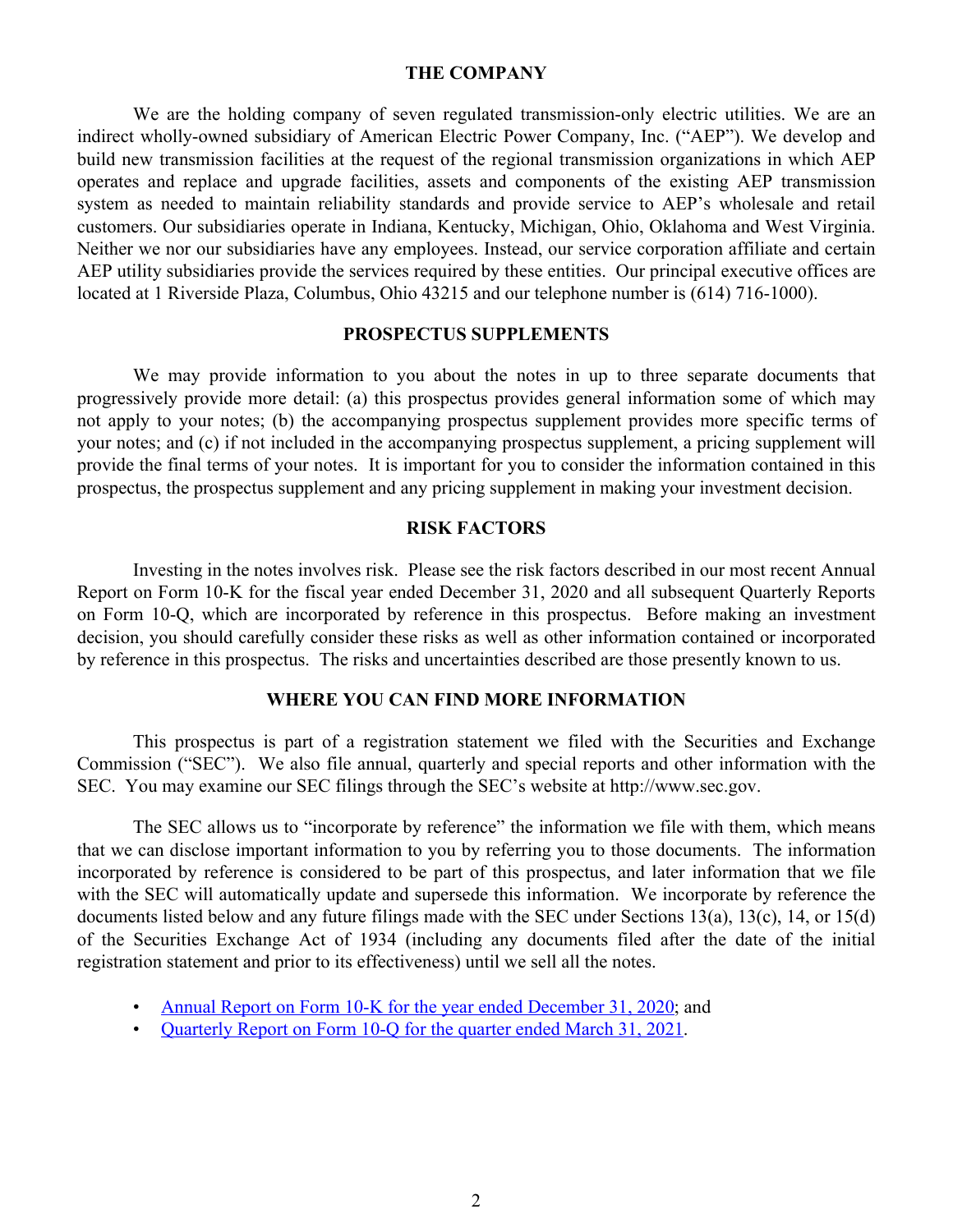You may request a copy of these filings, at no cost, by writing or telephoning us at the following address:

Investor Relations American Electric Power Service Corporation 1 Riverside Plaza Columbus, Ohio 43215 614-716-1000

You should rely only on the information incorporated by reference or provided in this prospectus or any supplement and in any written communication from us or any underwriter specifying the final terms of the particular offering. We have not authorized anyone else to provide you with different information. We are not making an offer of these notes in any state where the offer is not permitted. You should not assume that the information in this prospectus or any supplement is accurate as of any date other than the date on the front of those documents.

### **USE OF PROCEEDS**

Unless otherwise stated in a prospectus supplement, the net proceeds from the sale of the notes will be used for funding our construction program and for other general corporate purposes relating to our utility business. These purposes may include redeeming or repurchasing outstanding debt (including the repayment of advances from affiliates) and replenishing working capital. If we do not use the net proceeds immediately, we will temporarily invest them in short-term, interest-bearing obligations. We estimate that our construction costs in 2021 will approximate \$1.50 billion. At April 27, 2021 we had approximately \$344 million in advances from affiliates outstanding.

### **DESCRIPTION OF THE NOTES**

### **General**

We will issue the notes under an Indenture dated as of November 1, 2016 (as previously supplemented and amended, the "Indenture") between us and The Bank of New York Mellon Trust Company, N.A., as trustee (the "Trustee"). This prospectus briefly outlines some provisions of the Indenture. If you would like more information on these provisions, you should review the Indenture and any supplemental indentures or company orders that we have filed or will file with the SEC. See *Where You Can Find More Information* on how to locate these documents. You may also review these documents at the Trustee's offices at 2 North LaSalle Street, Chicago, Illinois.

The Indenture does not limit the amount of notes that may be issued. The Indenture permits us to issue notes in one or more series or tranches upon the approval of our board of directors and as described in one or more company orders or supplemental indentures. Each series of notes may differ as to their terms. The Indenture also gives us the ability to reopen a previous issue of a series of notes and issue additional notes of such series.

The notes are unsecured and will rank equally with all our unsecured unsubordinated debt. For current information on our debt outstanding see our most recent Form 10-K and Form 10-Q. See *Where You Can Find More Information*.

The notes will be denominated in U.S. dollars and we will pay principal and interest in U.S. dollars. Unless an applicable pricing or prospectus supplement states otherwise, the notes will not be subject to any conversion, amortization, or sinking fund. We expect that the notes will be "book-entry,"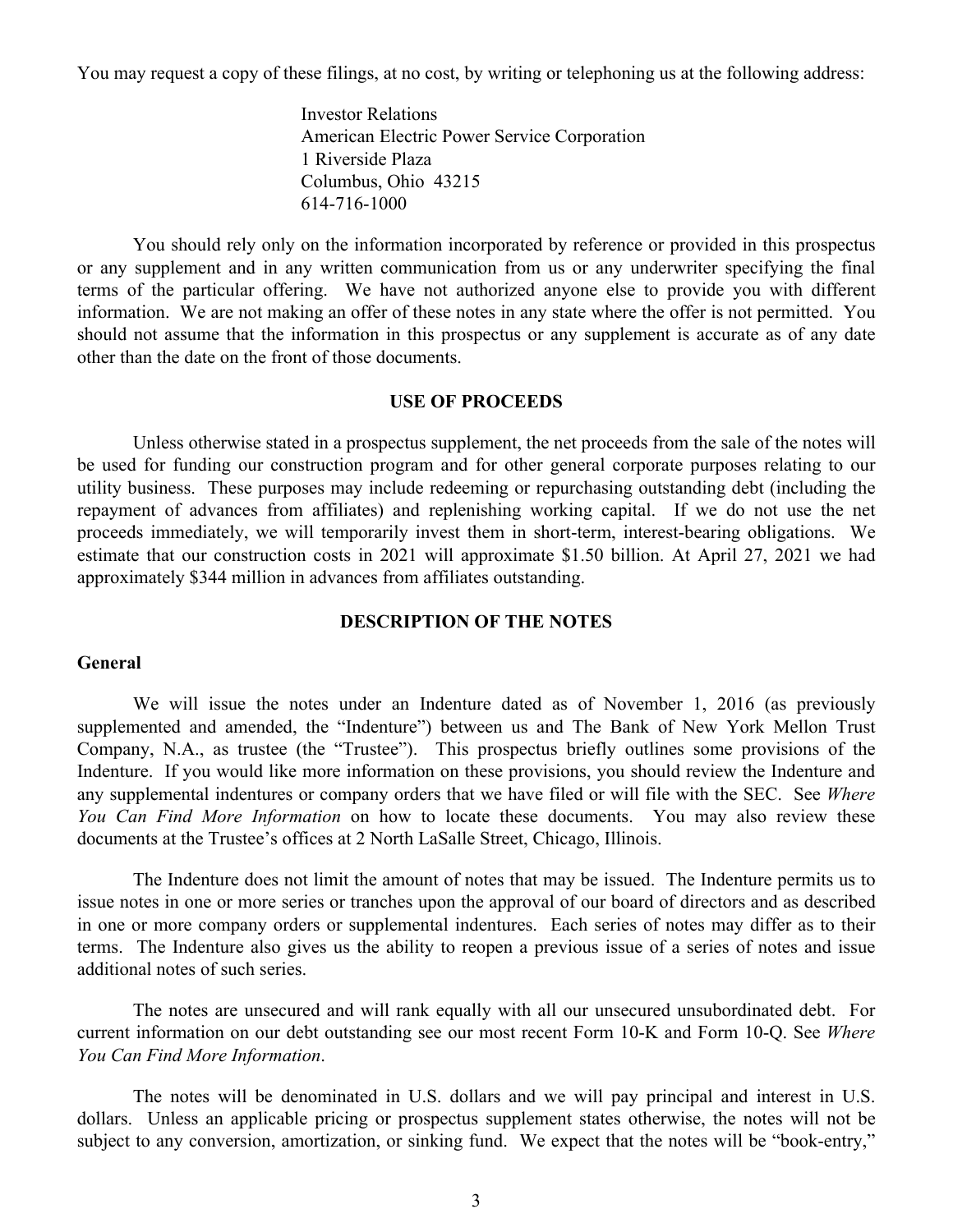represented by a permanent global note registered in the name of The Depository Trust Company, or its nominee. We reserve the right, however, to issue note certificates registered in the name of the noteholders.

In the discussion that follows, whenever we talk about paying principal on the notes, we mean at maturity or redemption. Also, in discussing the time for notices and how the different interest rates are calculated, all times are New York City time and all references to New York mean the City of New York, unless otherwise noted.

The following terms may apply to each note as specified in the applicable pricing or prospectus supplement and the note.

### **Redemptions**

If we issue redeemable notes, we may redeem such notes at our option unless an applicable pricing or prospectus supplement states otherwise. The pricing or prospectus supplement will state the terms of redemption. We may redeem notes in whole or in part by delivering written notice to the noteholders no more than 60, and not less than 30, days prior to redemption. If we do not redeem all the notes of a series at one time, DTC (as defined below), in the case of notes represented by a global security, will select the particular notes or portions thereof for redemption from the outstanding notes not previously redeemed in accordance with applicable procedures of DTC. If note certificates are outstanding, the Trustee selects the notes to be redeemed by lot or in such other manner it determines to be fair.

### **Remarketed Notes**

If we issue notes with remarketing features, an applicable pricing or prospectus supplement will describe the terms for the notes including: interest rate, remarketing provisions, our right to redeem notes, the holders' right to tender notes, and any other provisions.

### **Book-Entry Notes - Registration, Transfer, and Payment of Interest and Principal**

Unless otherwise stated in a prospectus supplement, book-entry only securities of a series of notes will be issued in the form of a global note that the Trustee will deposit with the Depository Trust Company ("DTC"), New York, New York. This means that we will not issue notes to each holder. One or more global notes will be issued to Cede & Co. (DTC's partnership nominee) or such other name as may be requested by an authorized representative of DTC who will keep a computerized record of its participants (for example, your broker) whose clients have purchased the notes. The participant will then keep a record of its clients who purchased the notes. Unless it is exchanged in whole or in part for a note certificate, a global note may not be transferred, except that DTC, its nominees, and their successors may transfer a global note as a whole to one another.

Beneficial interests in global notes will be shown on, and transfers of global notes will be made only through, records maintained by DTC and its participants.

DTC, the world's largest securities depository, is a limited-purpose trust company organized under the New York Banking Law, a "banking organization" within the meaning of the New York Banking Law, a member of the Federal Reserve System, a "clearing corporation" within the meaning of the New York Uniform Commercial Code, and a "clearing agency" registered pursuant to the provisions of Section 17A of the Securities Exchange Act of 1934, as amended. DTC holds and provides asset servicing for over 3.5 million issues of U.S. and non-U.S. equity issues, corporate and municipal debt issues, and money market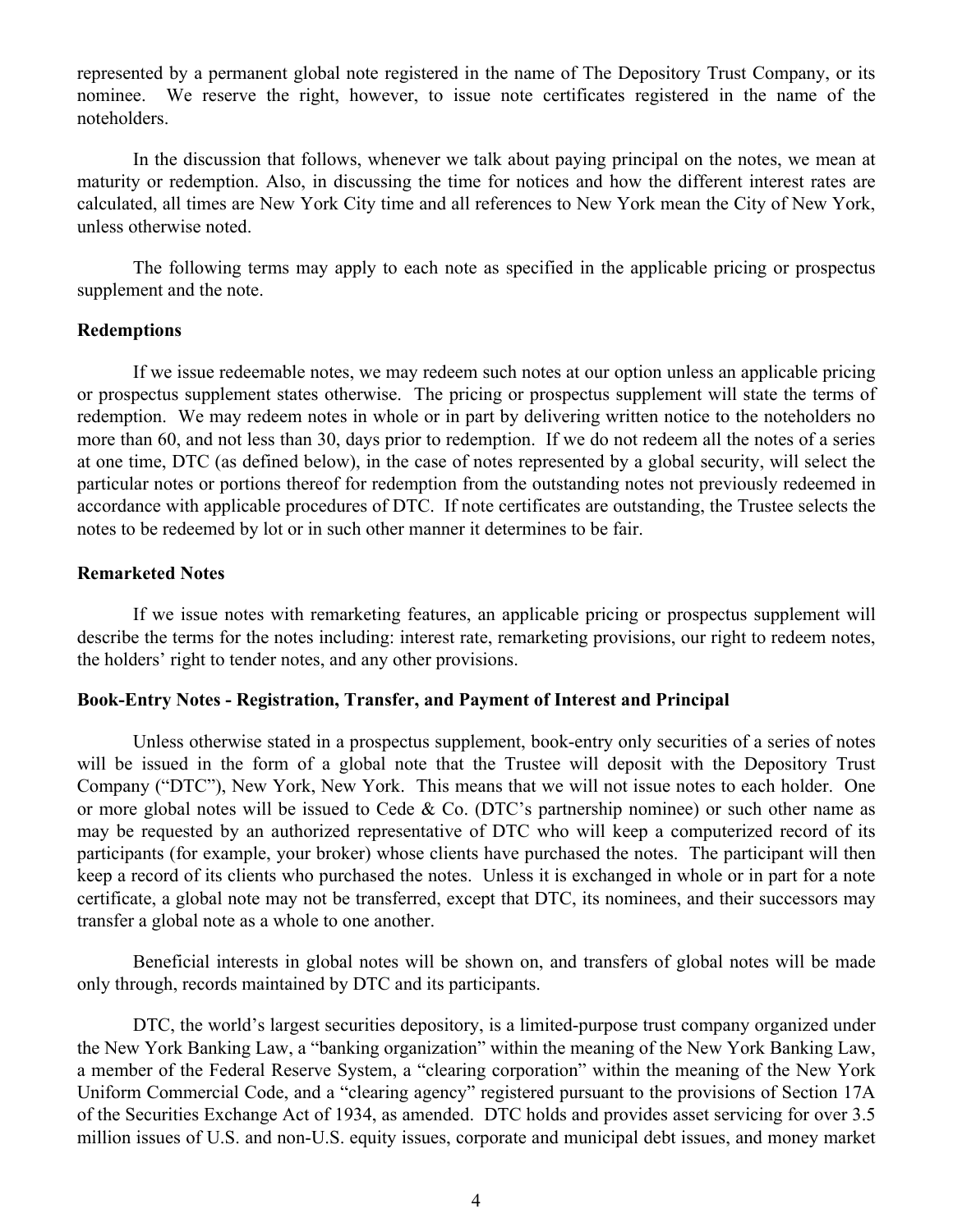instruments (from over 100 countries) that DTC's participants ("Direct Participants") deposit with DTC. DTC also facilitates the post-trade settlement among Direct Participants of sales and other securities transactions in deposited securities, through electronic computerized book-entry transfers and pledges between Direct Participants' accounts. This eliminates the need for physical movement of securities certificates. Direct Participants include both U.S. and non-U.S. securities brokers and dealers, banks, trust companies, clearing corporations, and certain other organizations. DTC is a wholly-owned subsidiary of The Depository Trust & Clearing Corporation ("DTCC"). DTCC is the holding company for DTC, National Securities Clearing Corporation and Fixed Income Clearing Corporation, all of which are registered clearing agencies. DTCC is owned by the users of its regulated subsidiaries. Access to the DTC system is also available to others such as both U.S. and non-U.S. securities brokers and dealers, banks, trust companies, and clearing corporations that clear through or maintain a custodial relationship with a Direct Participant, either directly or indirectly ("Indirect Participants"). The DTC Rules applicable to its Participants are on file with the SEC. More information about DTC can be found at www.dtcc.com.

Purchases of notes under the DTC system must be made by or through Direct Participants, which will receive a credit for the notes on DTC's records. The ownership interest of each actual purchaser of each note ("Beneficial Owner") is in turn to be recorded on the Direct and Indirect Participants' records. Beneficial Owners will not receive written confirmation from DTC of their purchase. Beneficial Owners are, however, expected to receive written confirmations providing details of the transaction, as well as periodic statements of their holdings, from the Direct or Indirect Participant through which the Beneficial Owner entered into the transaction. Transfers of ownership interests in the notes are to be accomplished by entries made on the books of Direct and Indirect Participants acting on behalf of Beneficial Owners. Beneficial Owners will not receive certificates representing their ownership interests in notes, except in the event that use of the book-entry system for the notes is discontinued.

To facilitate subsequent transfers, all notes deposited by Direct Participants with DTC are registered in the name of DTC's partnership nominee, Cede & Co., or such other name as may be requested by an authorized representative of DTC. The deposit of notes with DTC and their registration in the name of Cede & Co. or such other DTC nominee do not effect any change in beneficial ownership. DTC has no knowledge of the actual Beneficial Owners of the notes; DTC's records reflect only the identity of the Direct Participants to whose accounts such notes are credited, which may or may not be the Beneficial Owners. The Direct and Indirect Participants will remain responsible for keeping account of their holdings on behalf of their customers.

Conveyance of notices and other communications by DTC to Direct Participants, by Direct Participants to Indirect Participants, and by Direct Participants and Indirect Participants to Beneficial Owners will be governed by arrangements among them, subject to any statutory or regulatory requirements as may be in effect from time to time. Beneficial Owners of notes may wish to take certain steps to augment the transmission to them of notices of significant events with respect to the notes, such as redemptions, tenders, defaults, and proposed amendments to the notes documents. For example, Beneficial Owners of notes may wish to ascertain that the nominee holding the notes for their benefit has agreed to obtain and transmit notices to Beneficial Owners. In the alternative, Beneficial Owners may wish to provide their names and addresses to the registrar and request that copies of notices be provided directly to them.

Redemption notices shall be sent to DTC. If less than all of the notes are being redeemed, DTC's practice is to determine by lot the amount of the interest of each Direct Participant in such issue to be redeemed.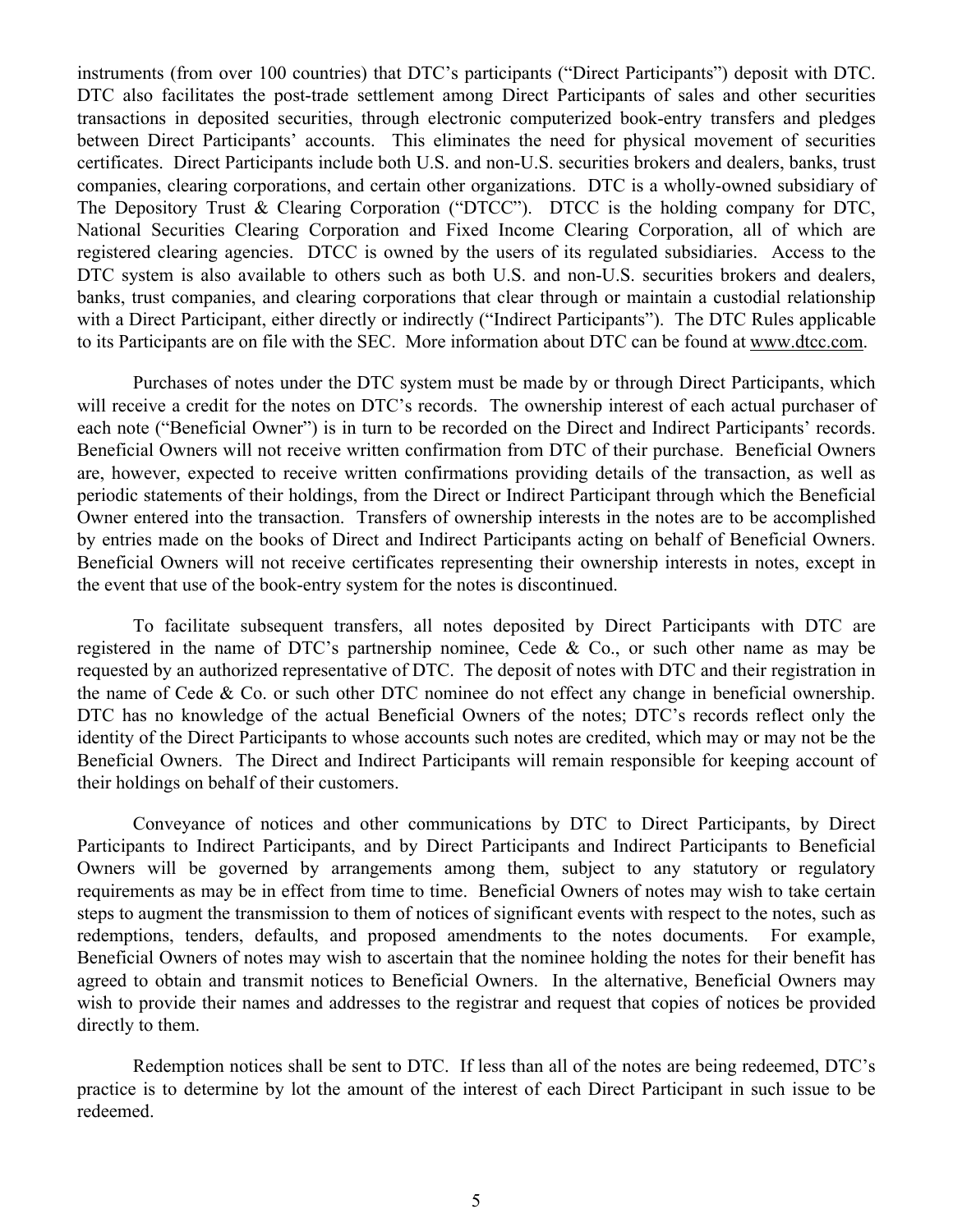Neither DTC nor Cede & Co. (nor any other DTC nominee) will consent or vote with respect to the notes unless authorized by a Direct Participant in accordance with DTC's MMI Procedures. Under its usual procedures, DTC mails an Omnibus Proxy to us as soon as possible after the record date. The Omnibus Proxy assigns Cede  $\&$  Co.'s consenting or voting rights to those Direct Participants to whose accounts the notes are credited on the record date (identified in a listing attached to the Omnibus Proxy).

Payments on the notes will be made to Cede & Co., or such other nominee as may be requested by an authorized representative of DTC. DTC's practice is to credit Direct Participants' accounts upon DTC's receipt of funds and corresponding detail information from us or the Trustee on the payable date in accordance with their respective holdings shown on DTC's records. Payments by Participants to Beneficial Owners will be governed by standing instructions and customary practices, as is the case with notes held for the accounts of customers in bearer form or registered in "street name", and will be the responsibility of such Participant and not of DTC, the Trustee or us, subject to any statutory or regulatory requirements as may be in effect from time to time. Payment of redemption proceeds and distributions to Cede & Co. (or such other nominee as may be requested by an authorized representative of DTC) is our responsibility, disbursement of such payments to Direct Participants will be the responsibility of DTC, and disbursement of such payments to the Beneficial Owners will be the responsibility of Direct and Indirect Participants.

A Beneficial Owner shall give notice to elect to have its notes purchased or tendered, through its Participant, to the Tender/Remarketing Agent, and shall effect delivery of such notes by causing the Direct Participant to transfer the Participant's interest in the notes, on DTC's records, to the Tender/Remarketing Agent. The requirement for physical delivery of the notes in connection with an optional tender or a mandatory purchase will be deemed satisfied when the ownership rights in the notes are transferred by Direct Participants on DTC's records and followed by a book-entry credit of tendered notes to the Tender/ Remarketing Agent's DTC account.

DTC may discontinue providing its services as depository with respect to the notes at any time by giving reasonable notice to us. Under such circumstances, in the event that a successor depository is not obtained, note certificates are required to be printed and delivered.

We may decide to discontinue use of the system of book-entry only transfers through DTC (or a successor securities depository). In that event, note certificates will be printed and delivered to DTC.

The information in this section concerning DTC and DTC's book-entry system has been obtained from sources that we believe to be reliable, but we take no responsibility for the accuracy thereof.

### **Note Certificates-Registration, Transfer, and Payment of Interest and Principal**

If we issue note certificates, they will be registered in the name of the noteholder. The notes may be transferred or exchanged, pursuant to administrative procedures in the Indenture, without the payment of any service charge (other than any tax or other governmental charge) by contacting the paying agent. Payments on note certificates will be made by check or by wire transfer to an account located in the United States maintained by the person entitled thereto as specified in the security register.

### **Interest Rate**

The interest rate on the notes will either be fixed or floating. The interest paid will include interest accrued to, but excluding, the date of maturity or redemption. Interest is generally payable to the person in whose name the note is registered at the close of business on the record date before each interest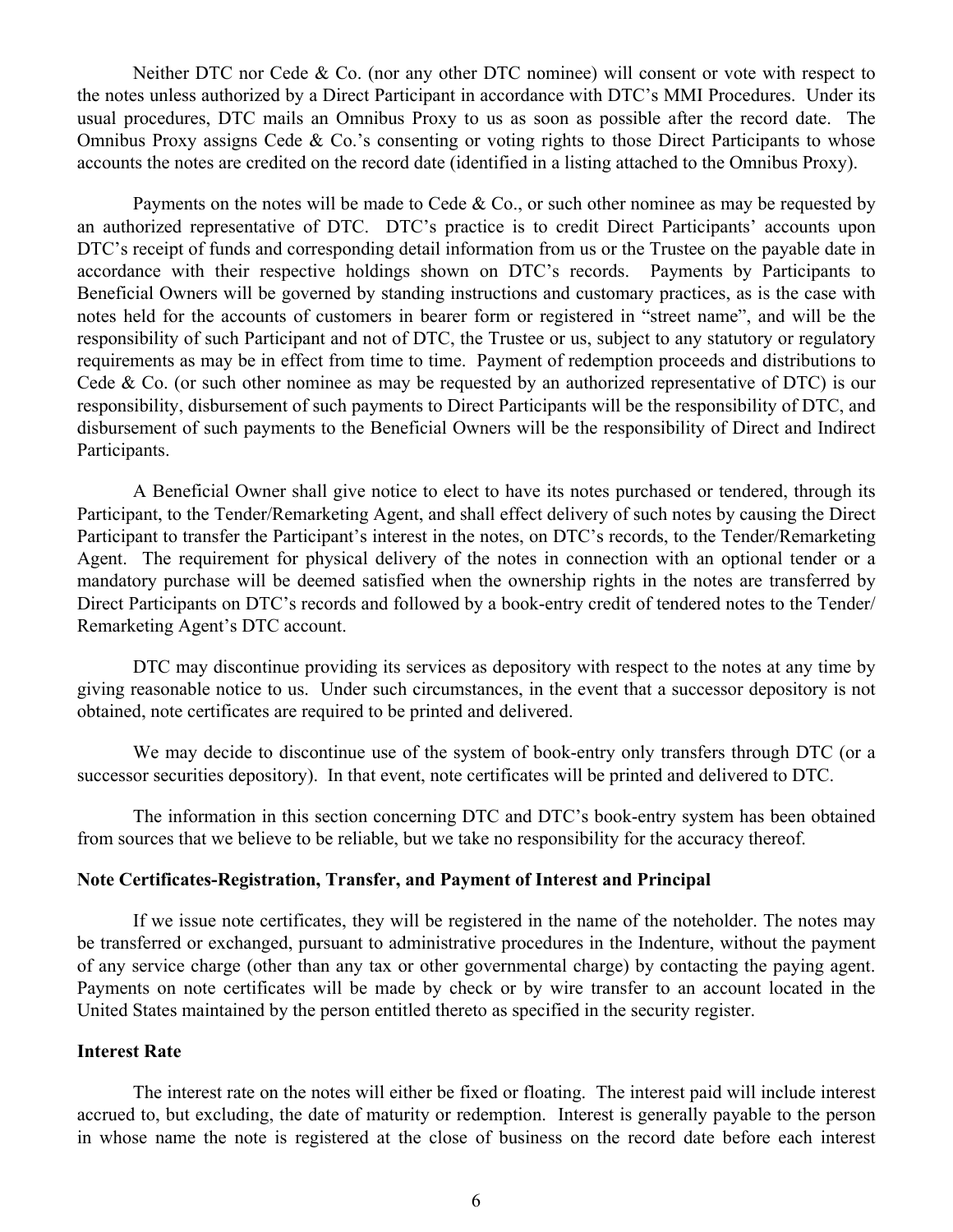payment date. Interest payable at maturity or redemption, however, will be payable to the person to whom principal is payable.

Unless an applicable pricing or prospectus supplement states otherwise, if we issue a note after a record date but on or prior to the related interest payment date, we will pay the first interest payment on the interest payment date after the next record date. We will pay interest payments by check or wire transfer, at our option.

### *Fixed Rate Notes*

A pricing or prospectus supplement will designate the record dates, payment dates and the fixed rate of interest payable on a note. We will pay interest monthly, quarterly or semi-annually, and upon maturity or redemption. Unless an applicable pricing or prospectus supplement states otherwise, if any payment date falls on a day that is not a business day, we will pay interest on the next business day and no additional interest will be paid. Interest payments will be the amount of interest accrued to, but excluding, each payment date. Interest will be computed using a 360-day year of twelve 30-day months.

### *Floating Rate Notes*

Each floating rate note will have an interest rate formula. The applicable pricing supplement will state the initial interest rate or interest rate formula on each note effective until the first interest reset date. The applicable pricing or prospectus supplement will state the method and dates on which the interest rate will be determined, reset and paid.

### **Events of Default**

"Event of Default" means any of the following:

- failure to pay for three business days the principal of (or premium, if any, on) any note of a series when due and payable;
- failure to pay for 30 days any interest on any note of any series when due and payable;
- failure to perform any other requirements in such notes, or in the Indenture in regard to such notes, for 90 days after notice;
- certain events of bankruptcy or insolvency; or
- any other event of default specified in a series of notes.

An Event of Default for a particular series of notes does not necessarily mean that an Event of Default has occurred for any other series of notes issued under the Indenture. If an Event of Default occurs and continues, the Trustee or the holders of at least 33% of the principal amount of the notes of the series affected may require us to repay the entire principal of the notes of such series immediately ("Repayment Acceleration"). In most instances, the holders of at least a majority in aggregate principal amount of the notes of the affected series may rescind a previously triggered Repayment Acceleration. However, if we cause an Event of Default because we have failed to pay (unaccelerated) principal, premium, if any, or interest, Repayment Acceleration may be rescinded only if we have first cured our default by depositing with the Trustee enough money to pay all (unaccelerated) past due amounts and penalties, if any.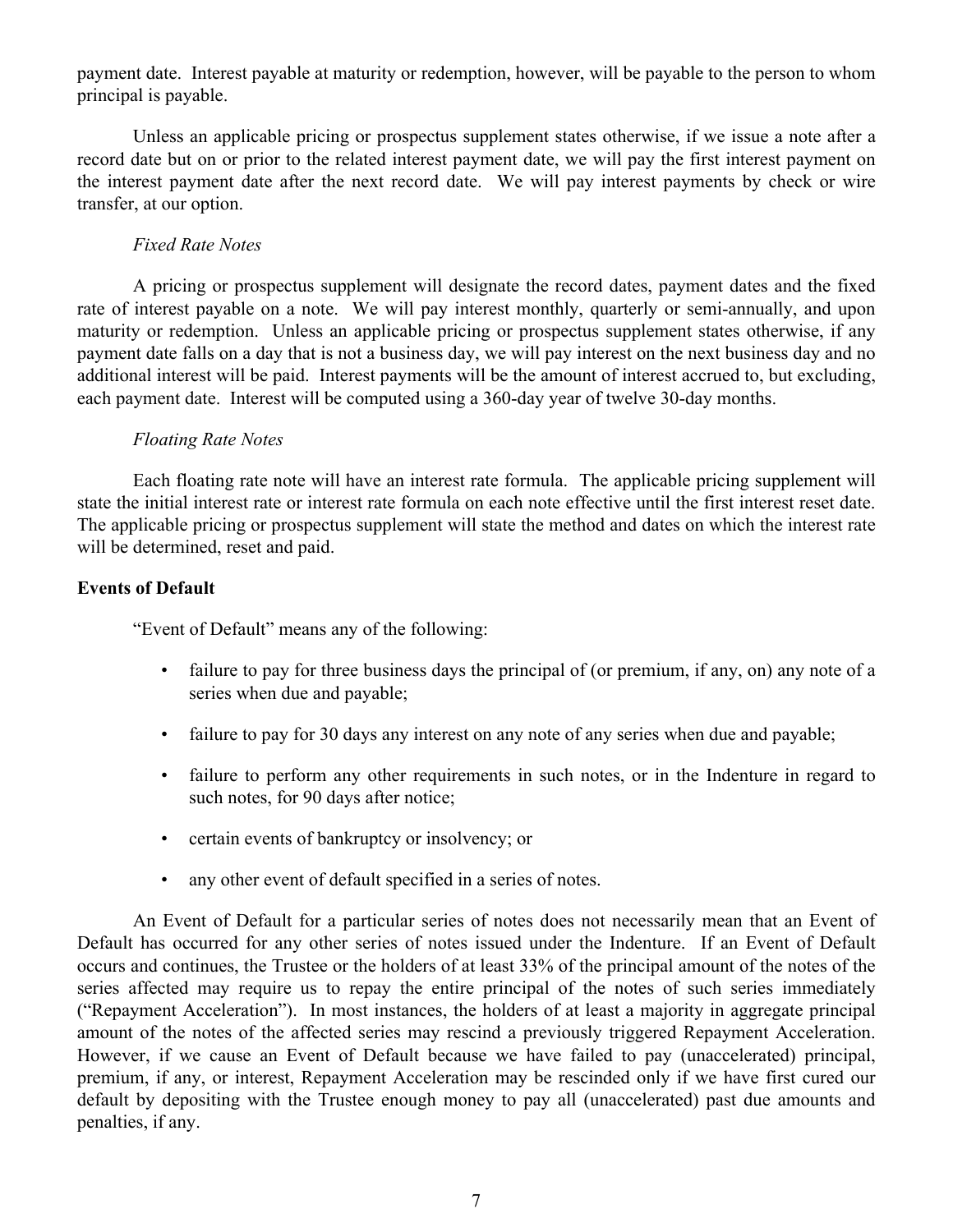Subject to certain exceptions, the Trustee must within 90 days after a default occurs, notify the holders of the notes of the series of default unless such default has been cured or waived. We are required to file an annual certificate with the Trustee, signed by an officer, concerning any default by us under any provisions of the Indenture.

Subject to the provisions of the Indenture relating to its duties in case of default, the Trustee shall be under no obligation to exercise any of its rights or powers under the Indenture at the request, order or direction of any holders unless such holders offer the Trustee security or indemnity satisfactory to it. Subject to the provisions for indemnification, the holders of a majority in principal amount of the notes of any series may direct the time, method and place of conducting any proceedings for any remedy available to, or exercising any trust or power conferred on, the Trustee with respect to such notes.

### **Modification of Indenture**

Under the Indenture, our rights and obligations and the rights of the holders of any notes may be changed. Any change affecting the rights of the holders of any series of notes requires the consent of the holders of not less than a majority in aggregate principal amount of the outstanding notes of all series affected by the change, voting as one class. However, we cannot change the terms of payment of principal or interest, or a reduction in the percentage required for changes or a waiver of default, unless the holder consents. We may issue additional series of notes and take other action that does not affect the rights of holders of any series by executing supplemental indentures without the consent of any noteholders.

### **Consolidation, Merger or Sale**

We may merge or consolidate with any entity or sell substantially all of our assets as an entirety as long as the successor or purchaser expressly assumes the payment of principal, and premium, if any, and interest on the notes.

### **Legal Defeasance**

We will be discharged from our obligations on the notes of any series at any time if:

- we deposit with the Trustee sufficient cash or government securities to pay the principal, interest, any premium and any other sums due to the stated maturity date or a redemption date of the note of the series; and
- we deliver to the Trustee an opinion of counsel stating that the federal income tax obligations of noteholders of that series will not change as a result of our performing the action described above.

If this happens, the noteholders of the series will not be entitled to the benefits of the Indenture except for registration of transfer and exchange of notes and replacement of lost, stolen or mutilated notes.

### **Covenant Defeasance**

We will be discharged from our obligations under certain restrictive covenants applicable to the notes of a particular series if, among other things, we perform both actions described above. See *Legal Defeasance*. If this happens, any later breach of that particular restrictive covenant will not result in Repayment Acceleration. If we cause an Event of Default apart from breaching that restrictive covenant, there may not be sufficient money or government obligations on deposit with the Trustee to pay all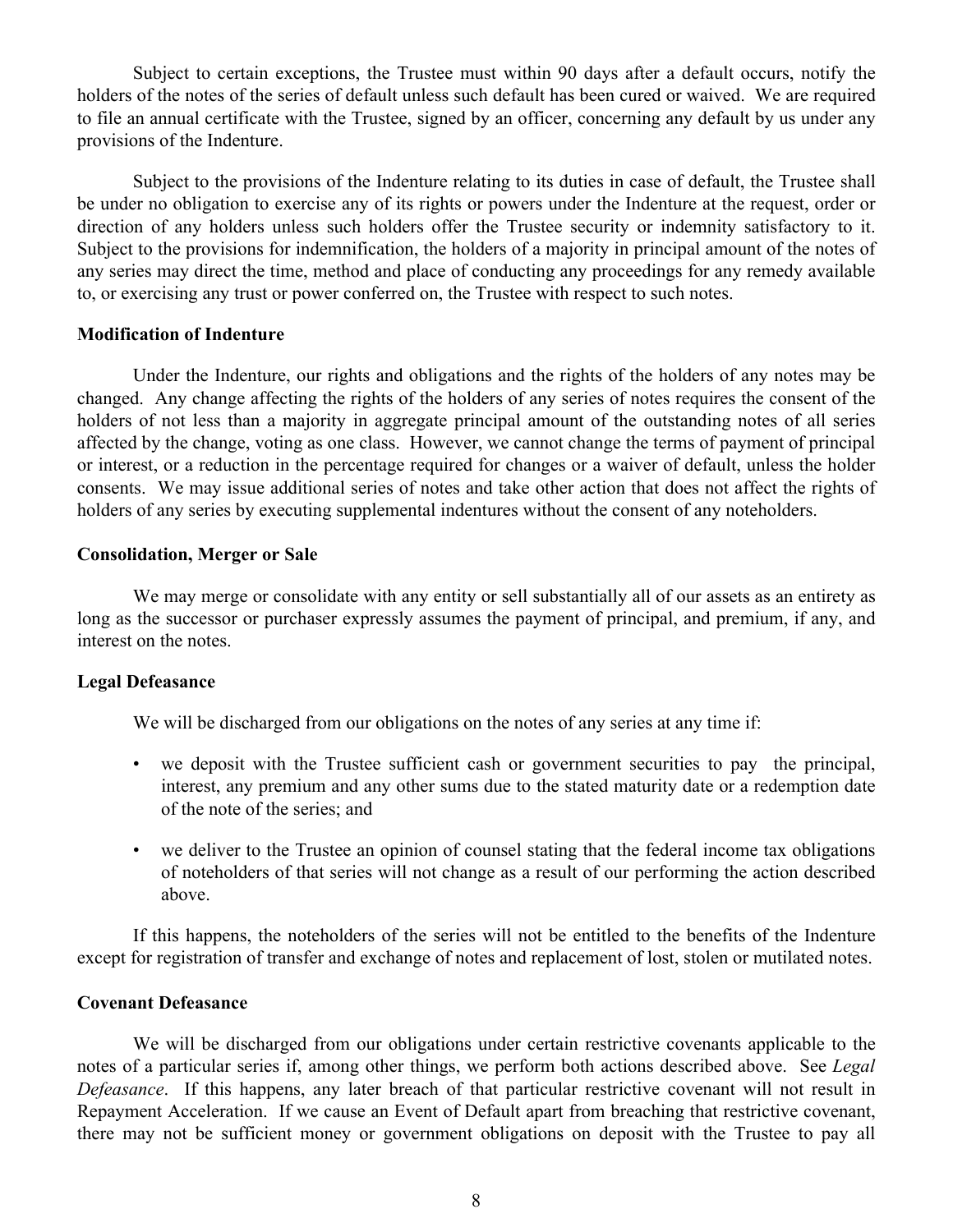amounts due on the notes of that series. In that instance, we would remain liable for such amounts.

### **Governing Law**

The Indenture and notes of all series will be governed by the laws of the State of New York.

### **Concerning the Trustee**

We and our affiliates use or will use some of the banking services of the Trustee and other services of its affiliates in the normal course of business.

### **PLAN OF DISTRIBUTION**

We may sell the notes (a) through agents; (b) through underwriters or dealers; or (c) directly to one or more purchasers.

### **By Agents**

Notes may be sold on a continuing basis through agents designated by us. The agents will agree to use their reasonable efforts to solicit purchases for the period of their appointment.

The agents will not be obligated to make a market in the notes. We cannot predict the amount of trading or liquidity of the notes.

### **By Underwriters**

If underwriters are used in the sale, the underwriters will acquire the notes for their own accounts. The underwriters may resell the notes in one or more transactions, including negotiated transactions, at a fixed public offering price or at varying prices determined at the time of sale. The obligations of the underwriters to purchase the notes will be subject to certain conditions. The underwriters will be obligated to purchase all the notes of the series offered if any of the notes are purchased. Any initial public offering price and any discounts or concessions allowed or re-allowed or paid to dealers may be changed from time to time.

### **Direct Sales**

We may also sell notes directly. In this case, no underwriters or agents would be involved.

### **General Information**

Underwriters, dealers, and agents that participate in the distribution of the notes may be underwriters as defined in the Securities Act of 1933 (the "Act"), and any discounts or commissions received by them from us and any profit on the resale of the notes by them may be treated as underwriting discounts and commissions under the Act.

We may have agreements with the underwriters, dealers and agents to indemnify them against certain civil liabilities, including liabilities under the Act or to contribute to payments that each underwriter, dealer or agent may be required to make in respect thereto.

Underwriters, dealers and agents and their respective affiliates may engage in transactions with, or perform services for, us or our affiliates in the ordinary course of their businesses.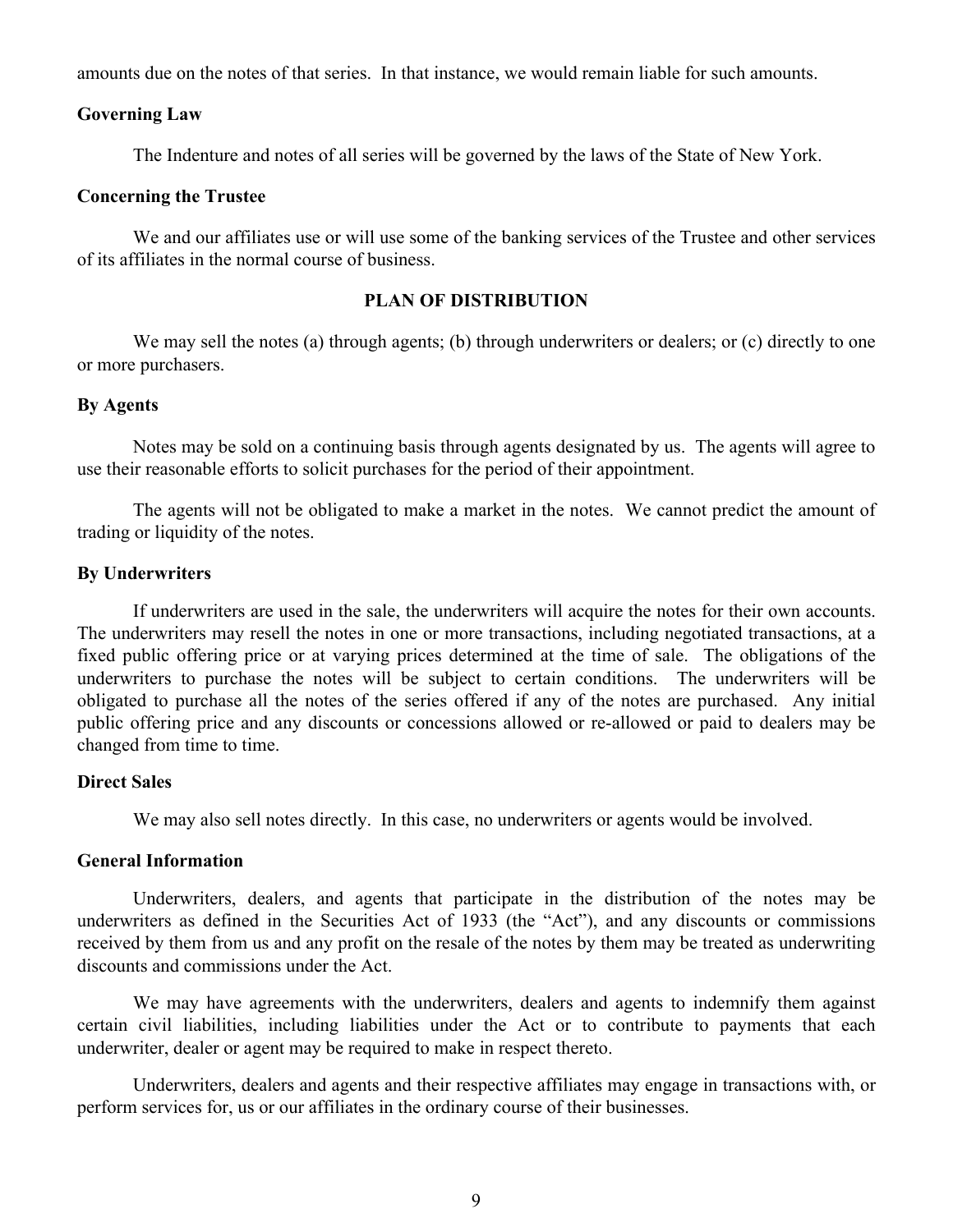### **LEGAL OPINIONS**

David C. House, Esq., Associate General Counsel of American Electric Power Service Corporation, one of our affiliates, William E. Johnson, Esq., Senior Counsel of American Electric Power Service Corporation, or Ryan F. Aguiar, Esq., Counsel of American Electric Power Service Corporation, will issue an opinion about the legality of the notes for us. Hunton Andrews Kurth LLP, New York, NY will issue an opinion for the agents or underwriters. From time to time, Hunton Andrews Kurth LLP acts as counsel to our affiliates for some matters.

### **EXPERTS**

The financial statements incorporated in this Prospectus by reference to the AEP Transmission Company, LLC Annual Report on Form 10-K for the year ended December 31, 2020 have been so incorporated in reliance on the reports of PricewaterhouseCoopers LLP, an independent registered public accounting firm, given on the authority of said firm as experts in auditing and accounting.